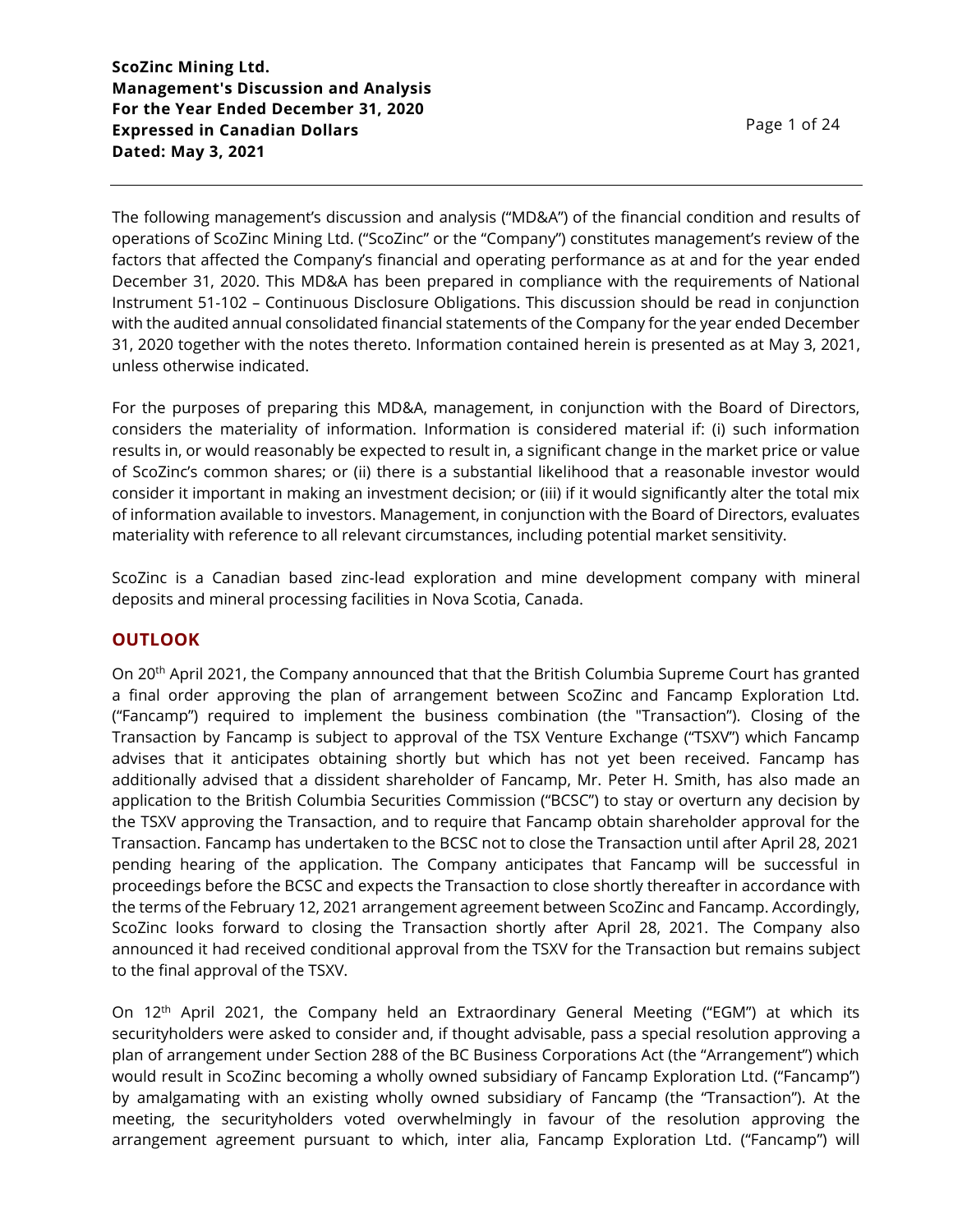indirectly acquire all of the issued and outstanding common shares of ScoZinc on the basis of 6.0 Fancamp ordinary shares for each ScoZinc common share (the "Arrangement"). The Arrangement required the approval of: (a)  $66^{2/3}\%$  of ScoZinc's shareholders ("Shareholder Approval"); (b)  $66^{2/3}\%$  of ScoZinc's shareholders, warrantholders, optionholders and RSUholders voting as a single class ("Securityholder Approval"); and (c) approval by a simple majority of 50% plus one vote of ScoZinc's shareholders, excluding shares held or controlled by Messrs. Ashwath Mehra and Mark Haywood ("Majority of the Minority Approval"). The voting results were as follows:

| Arrangement<br><b>Approvals</b>      | <b>Votes</b><br>For | % Votes<br>For | <b>Votes</b><br><b>Against</b> | % Votes<br><b>Against</b> | Result   |
|--------------------------------------|---------------------|----------------|--------------------------------|---------------------------|----------|
| Shareholder Approval                 | 11,952,097          | 99.66%         | 40,212                         | 0.34%                     | Approved |
| Securityholder Approval              | 20,116,720          | 99.80%         | 40,212                         | 0.20%                     | Approved |
| Majority of the Minority<br>Approval | 15,744,192          | 99.75%         | 40,212                         | 0.25%                     | Approved |

On 22<sup>nd</sup> March 2021, the Company announced results of its 2021 Mineral Resource Estimate which includes a significant Gypsum mineral resource for the Scotia Mine. The 2021 Mineral Resource Statement is provided overleaf: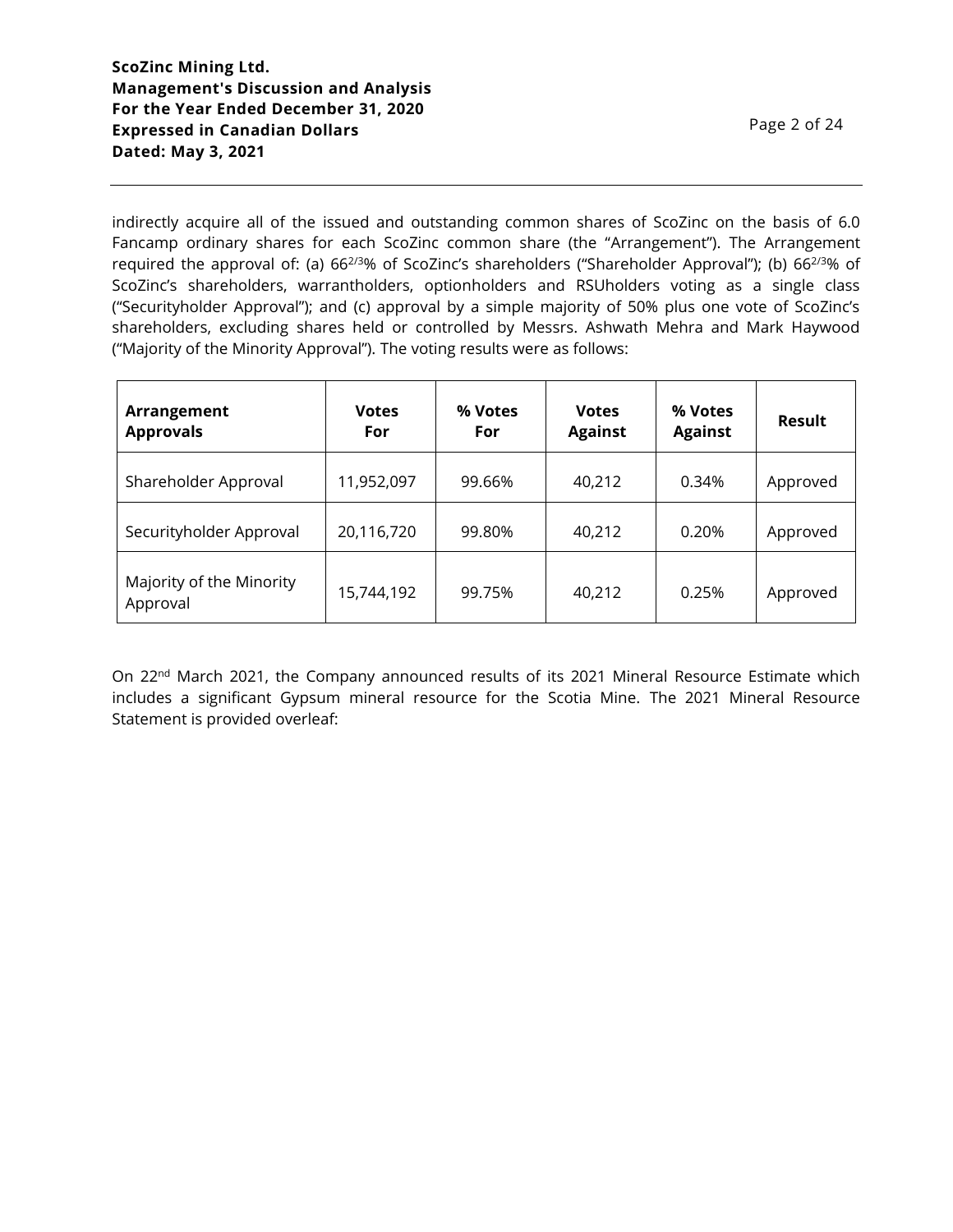### **Mineral Resource Statement**

|                       |              |                |      |           |             | Gypsum         |                |
|-----------------------|--------------|----------------|------|-----------|-------------|----------------|----------------|
| <b>Classification</b> | Zone         | <b>Tonnage</b> | Zn   | <b>Pb</b> | <b>ZnEq</b> | <b>Tonnage</b> | Gypsum         |
|                       |              | (kt)           | (%)  | (%)       | (%)         | (kt)           | (%)            |
|                       | Getty        | 60             | 1.38 | 1.25      | 2.58        | $\mathbf 0$    | $\mathbf 0$    |
| <b>Measured</b>       | Main         | 4,130          | 2.57 | 1.30      | 3.81        | 1,310          | 93.0           |
|                       | North East   | 130            | 3.18 | 1.88      | 4.98        | 220            | 91.9           |
|                       | <b>Total</b> | 4,320          | 2.57 | 1.32      | 3.83        | 1,530          | 92.8           |
|                       | Getty        | 8,090          | 1.24 | 0.81      | 2.02        | $\Omega$       | $\Omega$       |
|                       | Getty South  | 840            | 1.58 | 0.25      | 1.82        | $\overline{0}$ | $\overline{0}$ |
| <b>Indicated</b>      | Main         | 9,870          | 1.92 | 1.01      | 2.89        | 2,500          | 92.7           |
|                       | North East   | 2,330          | 2.88 | 1.15      | 3.98        | 1,150          | 88.7           |
|                       | <b>Total</b> | 21,130         | 1.75 | 0.92      | 2.64        | 3,650          | 91.4           |
|                       | Getty        | 8,150          | 1.24 | 0.82      | 2.03        | $\Omega$       | $\mathbf 0$    |
| <b>Measured</b><br>&  | Getty South  | 840            | 1.58 | 0.25      | 1.82        | $\mathbf 0$    | $\overline{0}$ |
| <b>Indicated</b>      | Main         | 14,000         | 2.11 | 1.09      | 3.16        | 3,810          | 92.8           |
|                       | North East   | 2,460          | 2.89 | 1.19      | 4.04        | 1,370          | 89.2           |
|                       | <b>Total</b> | 25,450         | 1.89 | 0.99      | 2.84        | 5,180          | 91.8           |
|                       | Getty        | 950            | 1.35 | 0.54      | 1.87        | $\Omega$       | $\mathbf{0}$   |
| <b>Inferred</b>       | Getty South  | 770            | 1.53 | 0.25      | 1.77        | $\Omega$       | $\mathbf 0$    |
|                       | Main         | 2,980          | 1.49 | 0.79      | 2.25        | 250            | 92.2           |
|                       | North East   | 310            | 2.01 | 0.74      | 2.72        | 540            | 90.7           |
|                       | <b>Total</b> | 5,010          | 1.50 | 0.66      | 2.13        | 790            | 91.2           |

**Scotia Mine 2021 Mineral Resource Estimation, March 22, 2021 – MineTech International Limited**

Source: MineTech 2021

- *Mineral Resources are not Mineral Reserves and do not have demonstrated economic viability. There is no certainty that any part of the Mineral Resources estimated will be converted into Mineral Reserves;*
- *Determination of reasonable prospects of eventual economic extraction was based on assumed prices for Zinc of US\$1.35/lb, and for Lead of US\$1.14/lb, a Zinc recovery of 86% and a Lead recovery of 93%, mining and processing costs varying by zone, and pit slopes of 45 degrees in rock and 22 degrees in overburden;*
- *Near surface resources are reported based on a Zinc equivalent ("ZnEq") grade of 0.90% and a Gypsum grade of 80%. The ZnEq grade incorporates Zinc and Lead sales costs of US\$0.19/lb and US\$0.11/lb respectively, and a 2% royalty to the Government of Nova Scotia; and*
- *Numbers in the table have been rounded to reflect the accuracy of the estimate and may not sum due to rounding.*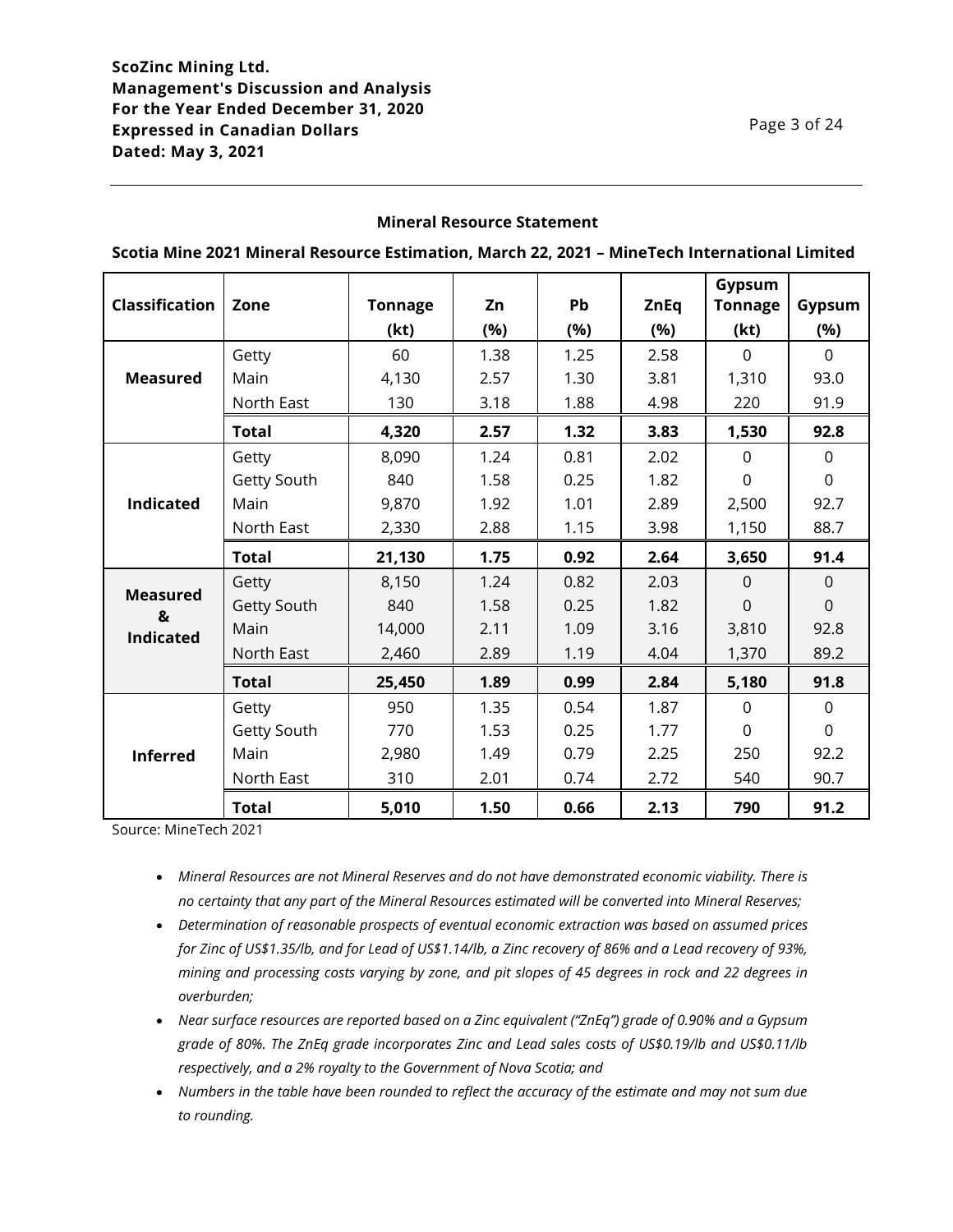On 18<sup>th</sup> February 2021, the Company announced that it had entered into a definitive arrangement agreement (the "Arrangement Agreement") with Fancamp Exploration Ltd. ("Fancamp"), whereby Fancamp will indirectly acquire all of the issued and outstanding securities of ScoZinc by way of a plan of arrangement (the "Arrangement") under the Business Corporations Act (British Columbia). Pursuant to the terms of the Arrangement Agreement, shareholders of ScoZinc (the "ScoZinc Shareholders") will receive 6.0 common shares of Fancamp (each whole share a "Fancamp Share") for every ScoZinc Share held (the "Exchange Ratio"). Upon the closing of the Transaction, former shareholders of ScoZinc will hold 33.7% of the Fancamp's common shares outstanding. The Exchange Ratio represents a premium of 5.9% based on the 30-day volume weighted average price of ScoZinc and Fancamp's shares traded on the TSX Venture Exchange for the period ended February 12, 2021.

On 23<sup>rd</sup> December 2020, the Company announced that it had confirmed the gypsum surface rights at the Scotia Mine and that it was proceeding toward a new NI 43-101 Mineral Resource Estimate Technical Report.

On 2<sup>nd</sup> December 2020, Mr. Mark Billings resigned as a director of the Company and divested or relinquished all his securities in the Company.

On 7<sup>th</sup> July 2020, the Company announced the results of its Preliminary Feasibility Study ("Pre-Feasibility Study" or "PFS") which determined the capital requirements and robust economics for 100%-owned Scotia Mine in Nova Scotia, Canada. The results of the PFS were announced on  $7<sup>th</sup>$  July 2020 and the NI 43-101 Technical Report was filed on SEDAR on 29<sup>th</sup> July 2020. On the basis of positive PFS results, the Company is actively pursuing the necessary finance to begin commercial production as soon as possible.

Highlights of the PFS ("2020 PFS") are provided in the table below, with additional details of the NI 43-101 Technical Report available on www.sedar.com under ScoZinc's profile.

# **Pre-Feasibility Study Highlights**

| Pre-Tax Net Present Value (Discount Rate 8%)                    | \$156M   |
|-----------------------------------------------------------------|----------|
| Pre-Tax Internal Rate of Return                                 | 52%      |
| After-Tax Net Present Value (Discount Rate 8%)                  | \$115M   |
| After-Tax Internal Rate of Return                               | 49%      |
| EBITDA (Annual Average)                                         | \$17.1M  |
| Payback Period (Years)                                          | 2.4      |
| Pre-Production CAPEX (incl \$2.7M Contingency & \$1.2M Finance) | \$30.8M  |
| Metal Production Zinc (5 Year Annual Average)                   | 35M lbs  |
| Metal Production Lead (5 Year Annual Average)                   | 15M lbs  |
| Zinc Concentrate Grade (LOM Average)                            | 57%      |
| Lead Concentrate Grade (LOM Average)                            | 71%      |
| Processing Throughput Rate (Tonnes Per Day)                     | 2,700    |
| Life of Mine ("LOM") (Years)                                    | 14.25    |
| Ore Reserves Mined (LOM Total)                                  | 13.66Mt  |
| Zinc Ore Grade (LOM Average)                                    | 2.03% Zn |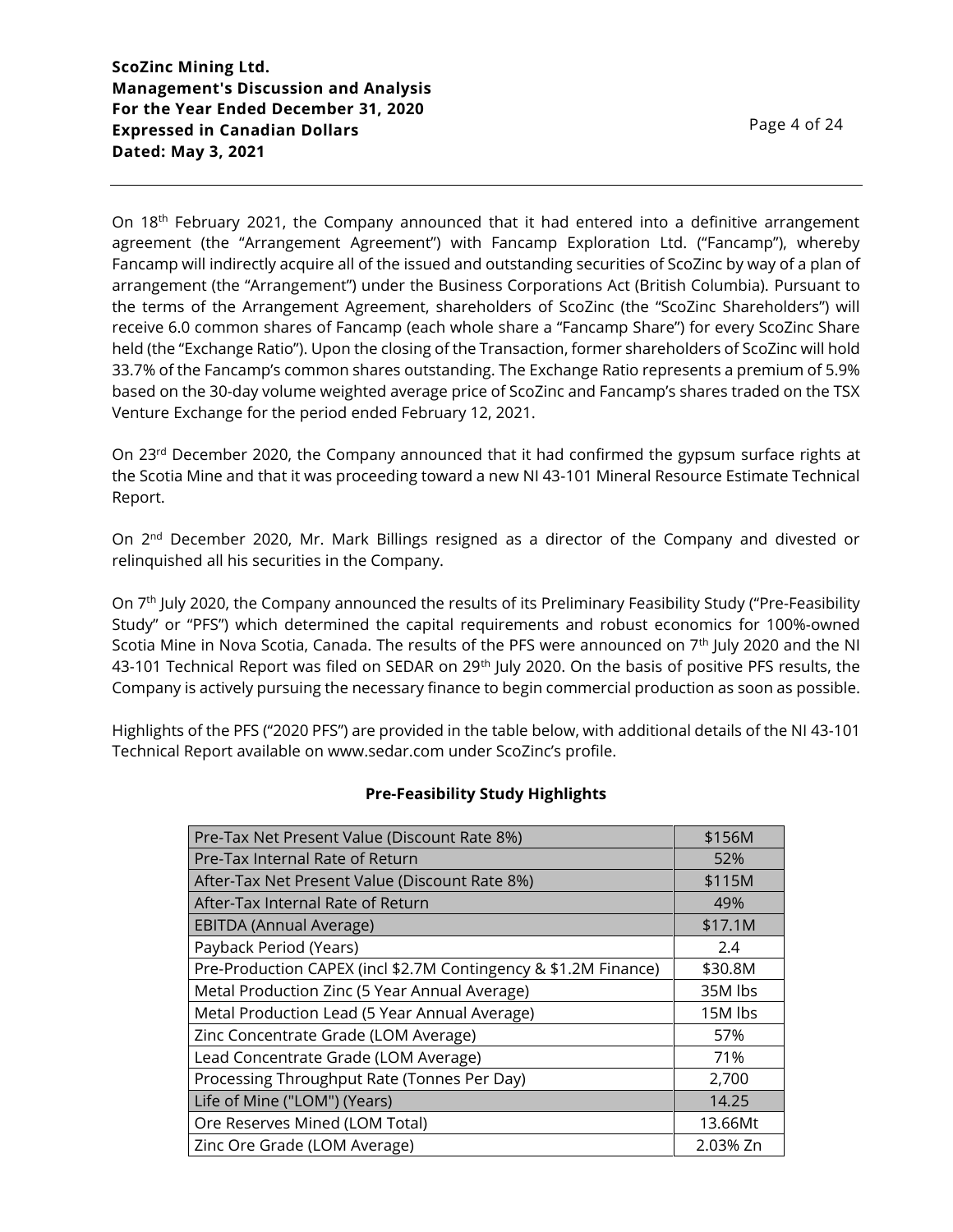| Lead Ore Grade (LOM Average)                       | 1.10% Pb    |
|----------------------------------------------------|-------------|
| Net Revenue After Royalty & Treatment Charges      | \$822M      |
| <b>Operating Cash Flow Before Taxes</b>            | \$335M      |
| <b>Financing Costs</b>                             | \$4.6M      |
| C1 Costs Over LOM <sup>1</sup>                     | US\$0.59/lb |
| <b>Total Operating Cost (Per tonne Milled LOM)</b> | \$53.72/t   |
| All-In-Sustaining-Cost (ZnEq) <sup>1,2</sup>       | US\$0.60/lb |
| Zinc Price (LOM Average)                           | US\$1.19/lb |
| Lead Price (LOM Average)                           | US\$0.89/lb |
| Foreign Exchange Rate (CAD: USD)                   | 0.71        |

All dollar amounts are expressed in Canadian Dollars unless otherwise noted 1 After Lead credits deducted

2 All-In-Sustaining-Costs ("AISC") are C1 Costs plus Sustaining Capital and Financing Costs

On  $3<sup>rd</sup>$  June 2020, the Company announced management costs savings to further strengthen the Company's financial position during the COVID-19 Pandemic and to ensure that the capital raised is extended as much as possible, by which all the management team have reduced their monthly salary or contract payments by 20 percent, for a period of 3 months, effective  $1<sup>st</sup>$  May 2020.

On 29th May 2020, the Company announced the closing of a third and final oversubscribed tranche of its \$1,150,000 non-brokered private placement. The first tranche (the "First Tranche") closed on 22<sup>nd</sup> April 2020 and consisted of the sale of 1,678,011 Units for gross proceeds of \$503,403.30, and the second tranche (the "Second Tranche") closed on 22<sup>nd</sup> May 2020 and consisted of the sale of 1,645,368 Units for gross proceeds of \$493,610.40. The Third Tranche consisted of the sale of 509,954 units for the gross proceeds of \$152,986.20. The Third Tranche, the Second Tranche and the First Tranche comprise the Offering consisting of the sale of an aggregate of 3,833,333 Units for aggregate gross proceeds of \$1,150,000.

On 17th December 2019, the Company announced a new mineral resource estimate ("2019 MRE") which effectively doubled the total measured and indicated resources applied in all past PEAs on the Scotia Mine. Based upon the new 2019 MRE and a mill trade off study by Ausenco Engineering Canada, the PFS will produce an independent NI 43-101 technical report, including new mineral reserve estimates.

During the third quarter of fiscal 2019, ScoZinc's head office address was changed to Halifax (Nova Scotia) from Toronto (Ontario) to bolster the Company's Nova Scotian focus and demonstrate our commitment to advancing our operations in Nova Scotia. Our new head office address is provided on our website, at www.scozinc.com.

On 25th October 2019, the Company appointed Mr. Mark Billings as an Independent Director.

On 7<sup>th</sup> October 2019, the Company announced that it has appointed Mr. Jason Baker as its new Mine Manager of the Scotia Mine, and also appointed Mr. Simion Candrea as its new Vice-President of Investor Relations.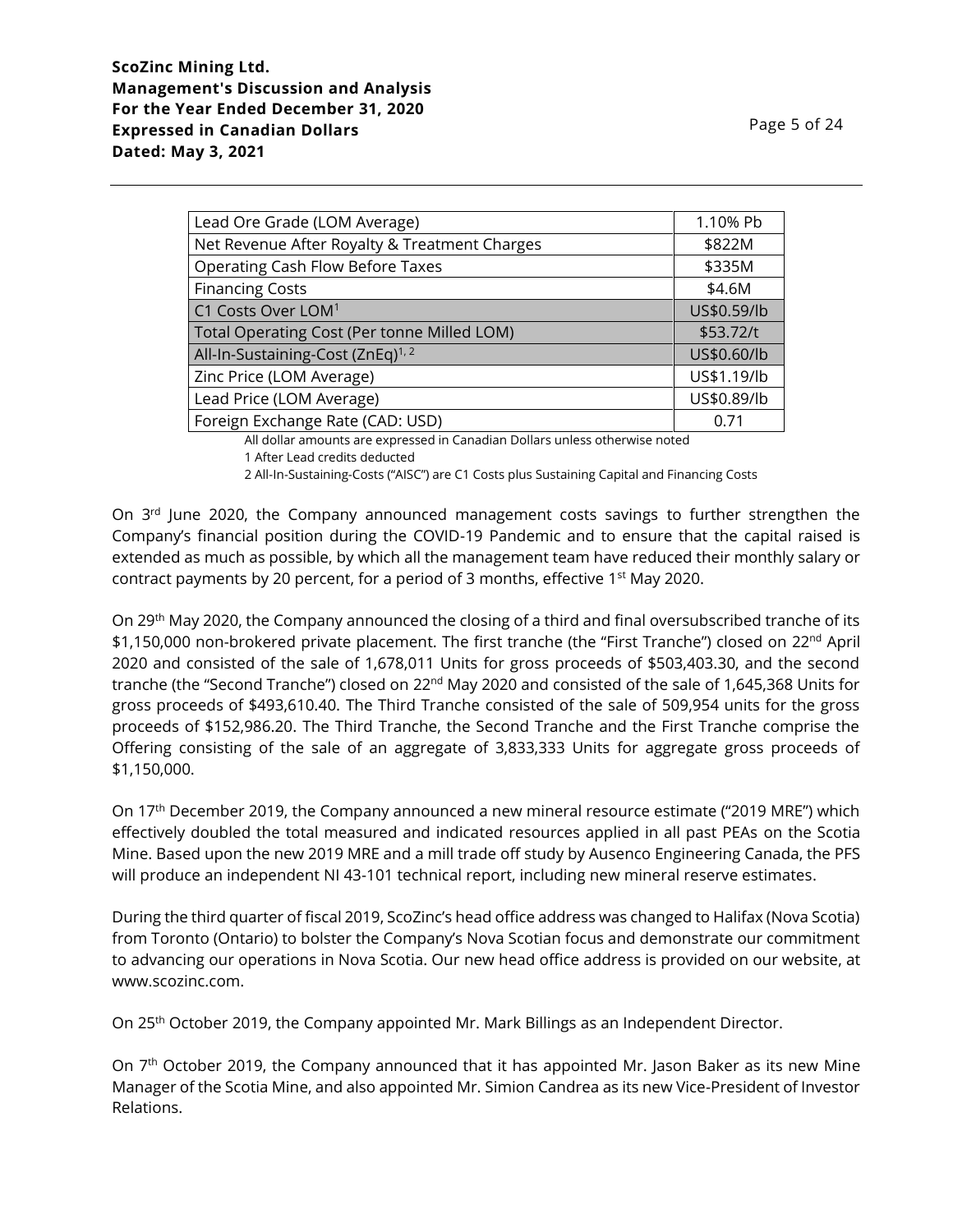Page 6 of 24

On 21<sup>st</sup> August 2019, Mr. Ashwath Mehra joined the Board of Directors and Mr. Mark Haywood was appointed the President and Chief Executive Officer of the Company, replacing Mr. Joe Ringwald, both effective 20<sup>th</sup> August 2019.

# **PROPERTY INFORMATION, COMPLETED ACTIVITIES AND OUTLOOK**

# **Scotia Mine**

On 21st May 2011, the Company completed the \$10 million acquisition of all shares and assets of ScoZinc Limited, including the Scotia Mine in Nova Scotia, an extensive mineral claims package that is subject to a mineral royalty to the Government of Nova Scotia and other royalties on certain other mineral interests. A portion of the gross sale proceeds was paid directly to the Government of Nova Scotia to increase bonding requirements for an amended reclamation and closure plan for the Scotia Mine and to pay all outstanding production royalties to the Government of Nova Scotia that were payable prior to the closure of the Scotia Mine in 2009. Since the mine's closure, the key permits, mineral claims, and other approvals necessary to proceed with a restart have been maintained or renewed.

In October 2011, the Company completed a 4,940-metre, 39-hole drill program at the Scotia Mine site to better define mineral resources adjacent to the Main Pit and improve confidence in the block model. The results of the drill program provided a basis to re-assess the block model used in an independent preliminary economic assessment ("PEA") report dated 7<sup>th</sup> October 2011. Subsequently, a new inventory of mineral resources was published in a technical report to NI 43-101 standards on 9<sup>th</sup> October 2012.

In the first quarter of 2012, the Company completed an airborne geophysical survey of its exploration properties in Nova Scotia using the helicopter-borne Versatile Time Domain Electromagnetic system. The work area covered geological strata that contain former producing mines, such as Walton Mine, Smithfield Mine, and Mindamar (Stirling) Mine. Following the initial findings of the survey, the Company expanded the survey to include its mineral claim holdings in the Musquodoboit area along an interpreted northeast extension of the favourable carbonate reef structures that host the Gays River and Getty deposits. As a result of this survey, exploration targets were identified for future exploration fieldwork.

In the first, second, and fourth quarters of 2013, the Company's geologic personnel completed soil sampling programs on exploration licenses and claim blocks held within Nova Scotia and Cape Breton. The purpose of the soil sampling program was to follow up and evaluate certain high-priority geophysical targets identified from the 2012 airborne geophysical survey. In addition, expenditures incurred from the soil surveys were utilized to fulfill the annual assessment requirements needed to keep the claims and licenses in good standing. All work was conducted in areas underlain by favourable geologic lithologies known to host zinc-lead mineralization as exemplified by former producing mines.

On 18th May 2012, the Company received approval from the Government of Nova Scotia for an amended Industrial Approval to develop the southwest side of the Main Pit (the "SW Expansion"). As a result, and as of that date, ScoZinc had all of the necessary permits and approvals to proceed with mining operations at the Main Pit and the SW Expansion. Additional reclamation and closure bonding would be required before the Company can develop the SW Expansion.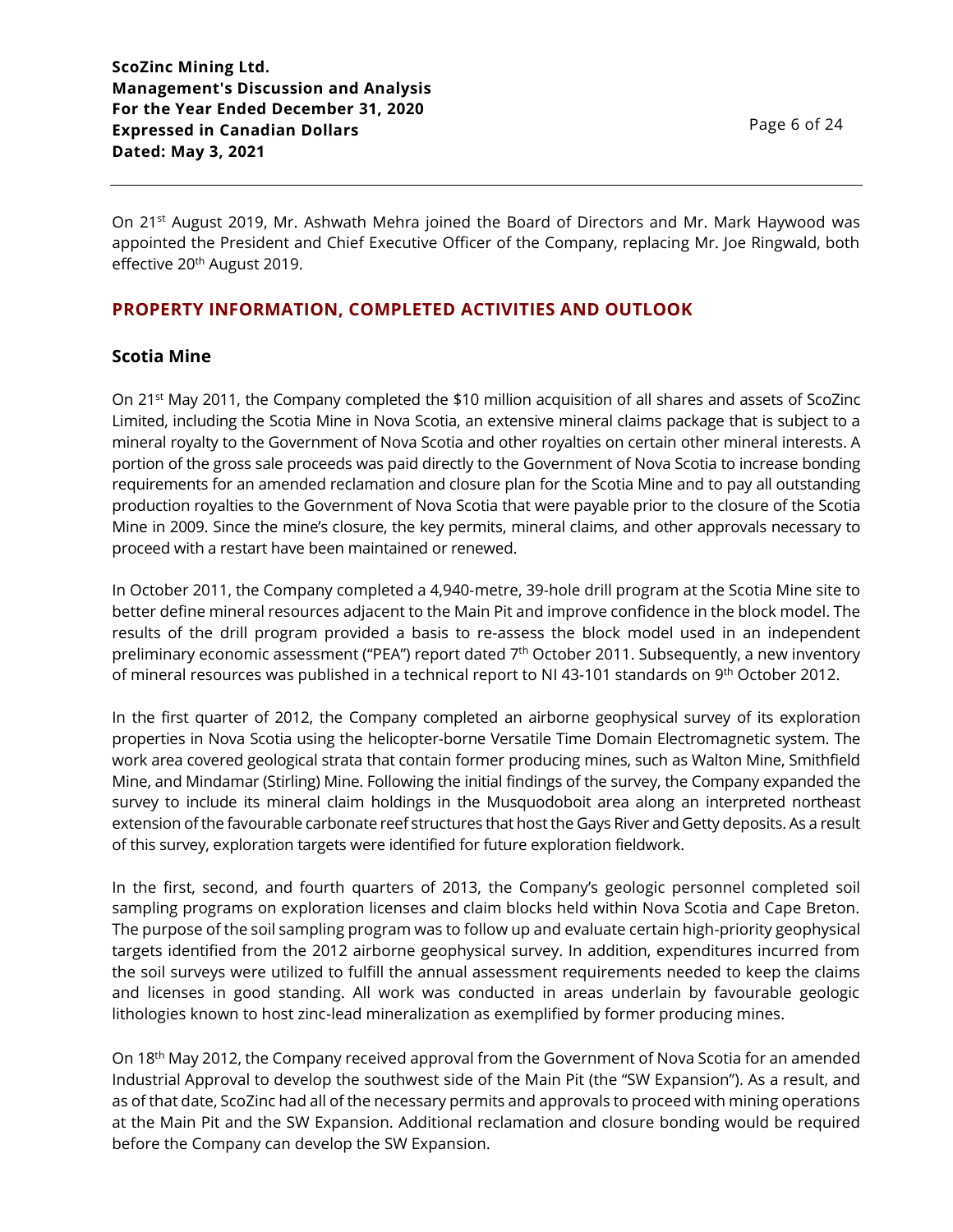On 21<sup>st</sup> December 2012, the Company reported an update to the PEA technical report published in the 7<sup>th</sup> October 2011. The updated PEA was based on the Mineral Resource disclosed on 9<sup>th</sup> October 2012 that reported a 55% increase in Measured Mineral Resources and 65% increase in Indicated Mineral Resources in the Main and Northeast pits relative to the Mineral Resource utilized in the prior PEA. The study outlined a conceptual mine life of more than seven years from the Main and Northeast open pits only, whereas the previous PEA reported a similar mine life but also considered the inclusion of the Company's nearby Getty deposit. A second update to the PEA was published in June 2013 that incorporated the results of a metallurgical test work program completed in the second quarter of 2013. This updated PEA also considered the inclusion of a small underground mining operation to extract higher grade mineralization. A summary discussion of that revision to the PEA is provided in the Company's 11<sup>th</sup> June 2013 news release.

In the third quarter of 2013, the Company's Board of Directors conducted an in-depth review of the Company's 100% owned Scotia Mine and the Company's exploration prospects (collectively, "ScoZinc's Projects"), the outlook for commodity prices, and the current environment for financing mining operations. Based upon the findings of this review, the Board determined that the Scotia Mine is a valuable asset. However, in light of the uncertain prevailing environment for metal prices and mine development financing at that time, the Board decided to suspend the restart of the Scotia Mine and place the project on care and maintenance in order to preserve its value and reduce Company expenditures.

As part of the care and maintenance program, an ongoing objective of the Company is to maintain all of the key permits, mineral claims, and other approvals necessary to proceed with the restart of the Scotia Mine. In the fourth quarter of 2016, the Company initiated discussions with the Nova Scotia departments of the Environment and Natural Resources for the renewal of the industrial approval (the "IA") for Mineral Lease 10-1 that contains the Scotia Mine. The IA which expired in February 2017 was renewed in September 2017 for an additional 10 years. Similarly, the environmental assessment which expired in October 2017 was renewed.

In the fourth quarter of 2017 the Company initiated an independent update to the Preliminary Economic Assessment based on a more detailed mine plan, contract mining with bids from major Nova Scotia contractors, updated capital costs, and updated milling and other operating costs. Results of the study were disclosed in a news release dated 19<sup>th</sup> December 2017 and the NI 43-101 technical report with the final results was disclosed in February 2018. As the study showed robust economics for the restart of operations, necessary key permits were in place, and a favorable metal price and exchange rate environment was expected for the foreseeable future, the Company initiated efforts to raise funds for restarting operations.

On 22nd October 2018, the Company announced it had completed additional technical and economic optimization studies to update the February 2018 Preliminary Economic Assessment ("PEA") on its wholly-owned Scotia Mine in Nova Scotia, Canada. Project returns remain very robust as increased throughput, lower Canadian dollar assumption and lower initial capital largely offset lower metal price assumptions. *(see 22nd October 2018 press release).* With the completion of the 2019 MRE and the 2020 PFS, the PEA is now redundant.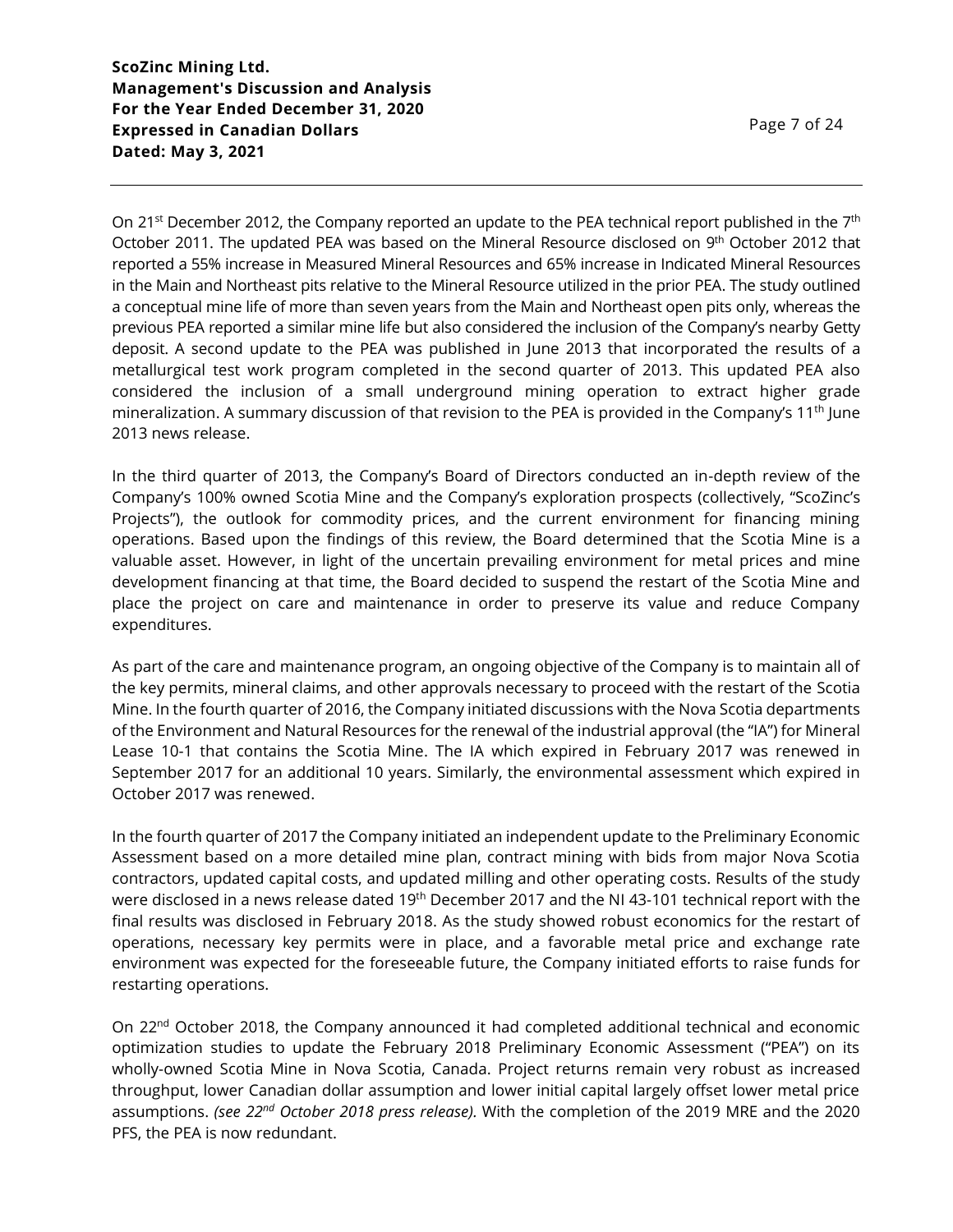On 17th December 2019, the Company announced a new mineral resource estimate ("2019 MRE") which effectively doubled the total measured and indicated resources applied in all past PEAs on the Scotia Mine.

Highlights of the 2019 MRE include:

- Total Measured & Indicated Resources of 25,450,000 tonnes at a Zinc equivalent grade of 2.84% (1.89% Zinc, 0.99% Lead), an increase in tonnage of 105% from previous resource estimates on the deposit.
- Total Inferred Resources of 5,010,000 tonnes at a Zinc equivalent grade of 2.13% (1.55% Zinc, 0.66% Lead), an increase in tonnage of 7% from the previous resource estimates on the deposit.

Additionally, on 5<sup>th</sup> February 2020, the Company announced the results of a mill optimization trade-off study completed by Ausenco Engineering Canada. The trade-off study evaluated the mill and its processing bottlenecks and determined that a number of low-cost improvements could be made during a relatively short refurbishment period to significantly de-risk the processing operations.

Based upon the new 2019 MRE and the Ausenco optimization study, the Company then decided to complete a Preliminary Feasibility Study on the project, which would determine the Scotia Mine's first NI 43-101 mineral reserve estimate and a provide an independent NI 43-101 technical evaluation on the entire project.

On 7<sup>th</sup> July 2020, the Company announced the results of the Preliminary Feasibility Study ("2020 PFS") including its first NI 43-101 Mineral Reserve Estimate. The PFS was prepared in collaboration with the independent engineering firms of Ausenco Engineering Canada Inc., MineTech International Limited, SRK Consulting (U.S.), Inc., and Terrane Geoscience Inc. The 2020 PFS NI 43-101 Technical Report was filed on www.sedar.com under ScoZinc's profile on 29<sup>th</sup> July 2020.

On 22<sup>nd</sup> March 2021, the Company announced results of its 2021 Mineral Resource Estimate which included a significant Gypsum mineral resource for the Scotia Mine. The 2021 Mineral Resource Statement is provided overleaf, and the NI 43-101 Technical Report is due to be completed in May 2021: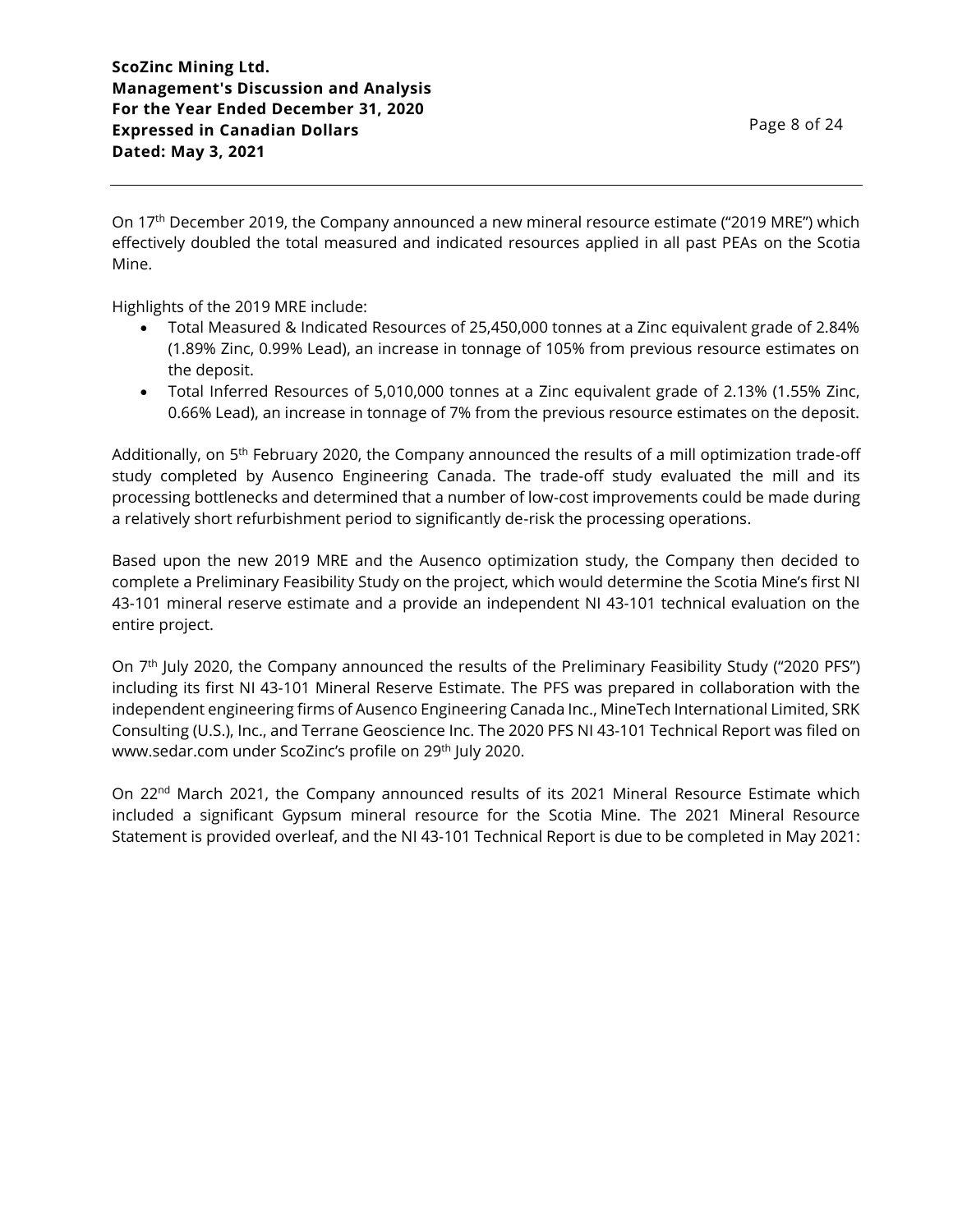## **Mineral Resource Statement**

## **Scotia Mine 2021 Mineral Resource Estimation, March 22, 2021 – MineTech International Limited**

|                       |              |                |      |      |             | Gypsum         |                |
|-----------------------|--------------|----------------|------|------|-------------|----------------|----------------|
| <b>Classification</b> | Zone         | <b>Tonnage</b> | Zn   | Pb   | <b>ZnEq</b> | <b>Tonnage</b> | Gypsum         |
|                       |              | (kt)           | (%)  | (%)  | (%)         | (kt)           | (%)            |
|                       | Getty        | 60             | 1.38 | 1.25 | 2.58        | $\Omega$       | $\Omega$       |
| <b>Measured</b>       | Main         | 4,130          | 2.57 | 1.30 | 3.81        | 1,310          | 93.0           |
|                       | North East   | 130            | 3.18 | 1.88 | 4.98        | 220            | 91.9           |
|                       | <b>Total</b> | 4,320          | 2.57 | 1.32 | 3.83        | 1,530          | 92.8           |
|                       | Getty        | 8,090          | 1.24 | 0.81 | 2.02        | $\mathbf 0$    | $\mathbf 0$    |
|                       | Getty South  | 840            | 1.58 | 0.25 | 1.82        | 0              | $\overline{0}$ |
| <b>Indicated</b>      | Main         | 9,870          | 1.92 | 1.01 | 2.89        | 2,500          | 92.7           |
|                       | North East   | 2,330          | 2.88 | 1.15 | 3.98        | 1,150          | 88.7           |
|                       | <b>Total</b> | 21,130         | 1.75 | 0.92 | 2.64        | 3,650          | 91.4           |
|                       | Getty        | 8,150          | 1.24 | 0.82 | 2.03        | $\overline{0}$ | $\mathbf 0$    |
| <b>Measured</b><br>&  | Getty South  | 840            | 1.58 | 0.25 | 1.82        | $\overline{0}$ | $\overline{0}$ |
| <b>Indicated</b>      | Main         | 14,000         | 2.11 | 1.09 | 3.16        | 3,810          | 92.8           |
|                       | North East   | 2,460          | 2.89 | 1.19 | 4.04        | 1,370          | 89.2           |
|                       | <b>Total</b> | 25,450         | 1.89 | 0.99 | 2.84        | 5,180          | 91.8           |
|                       | Getty        | 950            | 1.35 | 0.54 | 1.87        | $\mathbf 0$    | $\mathbf 0$    |
| <b>Inferred</b>       | Getty South  | 770            | 1.53 | 0.25 | 1.77        | $\Omega$       | $\overline{0}$ |
|                       | Main         | 2,980          | 1.49 | 0.79 | 2.25        | 250            | 92.2           |
|                       | North East   | 310            | 2.01 | 0.74 | 2.72        | 540            | 90.7           |
|                       | <b>Total</b> | 5,010          | 1.50 | 0.66 | 2.13        | 790            | 91.2           |

Source: MineTech 2021

- *Mineral Resources are not Mineral Reserves and do not have demonstrated economic viability. There is no certainty that any part of the Mineral Resources estimated will be converted into Mineral Reserves;*
- *Determination of reasonable prospects of eventual economic extraction was based on assumed prices for Zinc of US\$1.35/lb, and for Lead of US\$1.14/lb, a Zinc recovery of 86% and a Lead recovery of 93%, mining and processing costs varying by zone, and pit slopes of 45 degrees in rock and 22 degrees in overburden;*
- *Near surface resources are reported based on a Zinc equivalent ("ZnEq") grade of 0.90% and a Gypsum grade of 80%. The ZnEq grade incorporates Zinc and Lead sales costs of US\$0.19/lb and US\$0.11/lb respectively, and a 2% royalty to the Government of Nova Scotia; and*
- *Numbers in the table have been rounded to reflect the accuracy of the estimate and may not sum due to rounding.*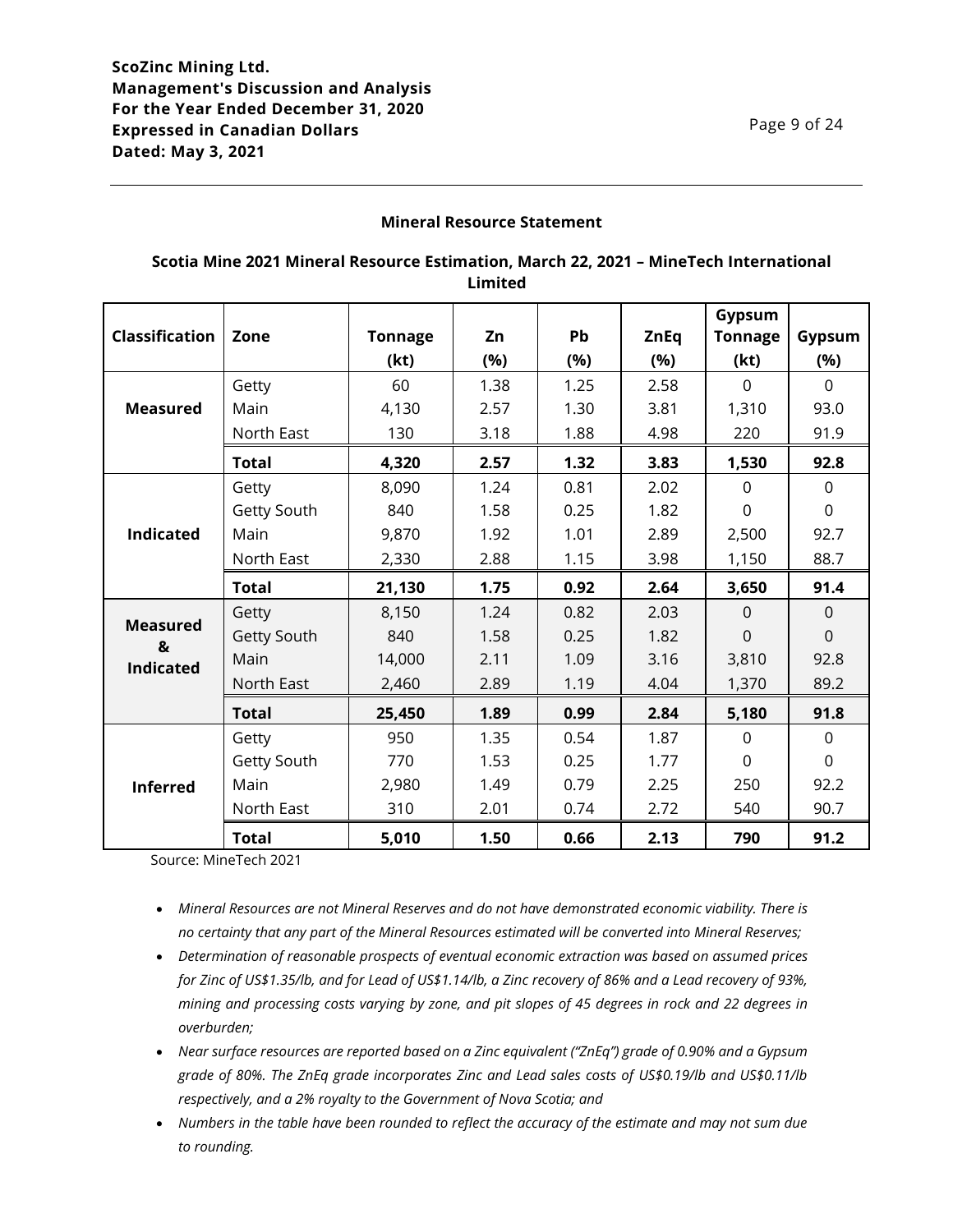# **SELECTED ANNUAL INFORMATION**

The following selected annual financial data derived from the audited consolidated financial statements of the Company as at December 31, 2020, 2019, and 2018:

|                     | Year Ended     | Year Ended     | Year Ended     |
|---------------------|----------------|----------------|----------------|
|                     | December 31,   | December 31,   | December 31,   |
|                     | 2020           | 2019           | 2018           |
| Net Loss            | (47, 462, 860) | (1,492,960)    | (\$1,624,284)  |
| Net Loss per Share  | (0.59)         | (40.20)        | (40.35)        |
|                     | As at December | As at December | As at December |
|                     | 31, 2020       | 31, 2019       | 31, 2018       |
| <b>Total Assets</b> | \$12,786,140   | \$19,040,643   | \$18,648,881   |

### **Results of Operations for the Year Ended December 31, 2020 vs. Year ended December 31, 2019**

The loss from operating activities in the year ended December 31, 2020 was \$7,462,860, compared to the loss of \$1,492,960 incurred during the comparative year ended December 31, 2019, primarily driven by an impairment charge on exploration and evaluation assets of \$6.26 million, and a decline in utilization of executive support and third-party consultants during the current period, supporting the initiative to restart operations at the Scotia Mine as projects wound down.

Consulting expenses increased to \$242,083 for the year ended December 31, 2020 from \$173,839 for the comparative year ended December 31, 2019 as the Company incurred charges by third party consultants for the preparation of the Scotia Mine's Pre-Feasibility Study.

Legal and accounting fees declined to \$111,969 for the year ended December 31, 2020 from \$173,378, for the year ended December 31, 2019, driven by normal utilization variances associated with general corporate matters.

Salaries and benefits increased to \$715,939 for the year ended December 31, 2020, from \$525,858 during the year ended December 31, 2019, primarily due to a moderate increase in utilization of staff associated with the Pre-Feasibility initiative. Staffing schedules are subjected to review and streamlining when and where possible.

Office and general decreased marginally for the year ended December 31, 2020 to \$229,988 from \$274,490 the year ended December 31, 2018, driven by the cyclical nature of general and consumable expenditures.

Stock-based payments expense increased to \$130,346 during the year ended December 31, 2020, compared to \$153,127 for the year ended December 31, 2019, reflective of the graded recognition of the value of stock options granted to new and existing officers and directors during current and prior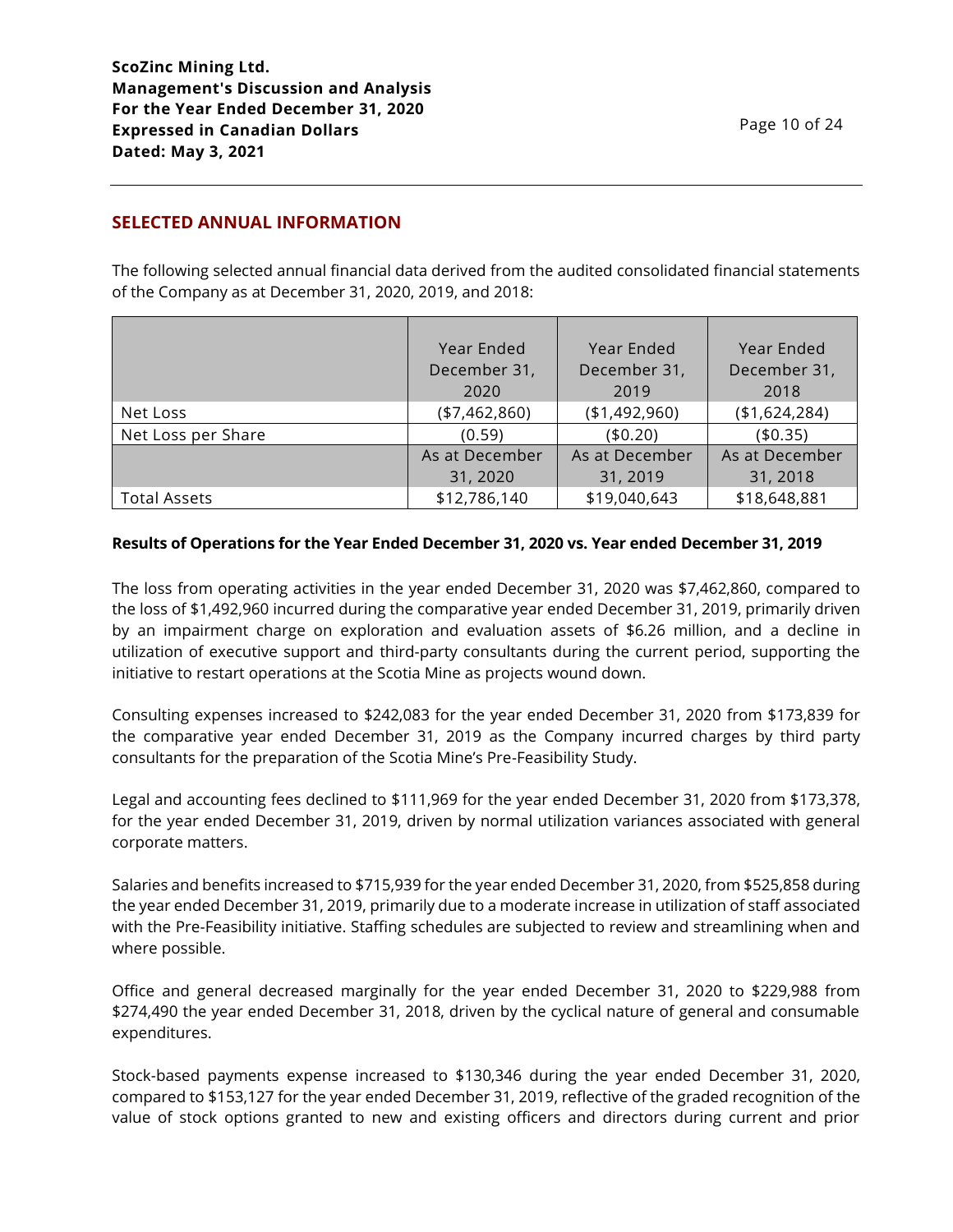periods. During the year ended December 31, 2019, specifically during Q3 2019, there were no significant new grants to officers, directors, employees and consultants.

Overall, the Company experienced an increase in in operational expenditures over the comparative year ended December 31, 2019. As the Company moves toward funding and a commercial production decision at the Scotia Mine, salaries, operational costs and use of third-party consultants will increase.

Interest income declined to \$35,324 during the year ended December 31, 2020 as compared to \$75,432 for the year ended December 31, 2019 related in part to adjustments recorded in 2019 related to accrued interest on cash held for reclamation.

During the year ended December 31, 2020, the Company realized a gain on settlement of accounts payable and related party payables of \$131,190 (2019 – a \$65 loss).

The Company assessed the carrying value of its exploration and evaluation assets as at December 31, 2020, determining that an impairment charge of \$6,264,488 was warranted. (2019 - \$nil).

During the year, the Company disposed of surplus equipment, yielding a gain on disposition of \$186,802 (2019 - \$nil).

During the year, the Company received \$165,040 (2019 -\$nil) from the Nova Scotia Mineral Resources Development Fund.

# **SUMMARY OF QUARTERLY RESULTS**

The selected financial information is derived from the Company's consolidated financial statements prepared in accordance with International Financial Reporting Standards ("IFRS"). Amounts are expressed in thousands of Canadian dollars, except for loss per share, which is rounded to the nearest cent.

|                                 | <b>Dec 31</b><br>2020 | Sep 30<br>2020 | $\mu$ n 30<br>2020 | <b>Mar 31</b><br>2020 | <b>Dec 31</b><br>2019 | Sep 30<br>2019 | $ $ un 30<br>2019 | <b>Mar 31</b><br>2019 |
|---------------------------------|-----------------------|----------------|--------------------|-----------------------|-----------------------|----------------|-------------------|-----------------------|
| Interest income<br>Loss for the | (10)                  | (7)            | (9)                | (9)                   | (48)                  | (9)            | (9)               | (9)                   |
| period                          | (6,459)               | (304)          | (380)              | (320)                 | (482)                 | (510)          | (249)             | (252)                 |
| Loss per share                  | (0.46)                | (0.04)         | (0.06)             | (0.03)                | (0.04)                | (0.07)         | (0.04)            | (0.05)                |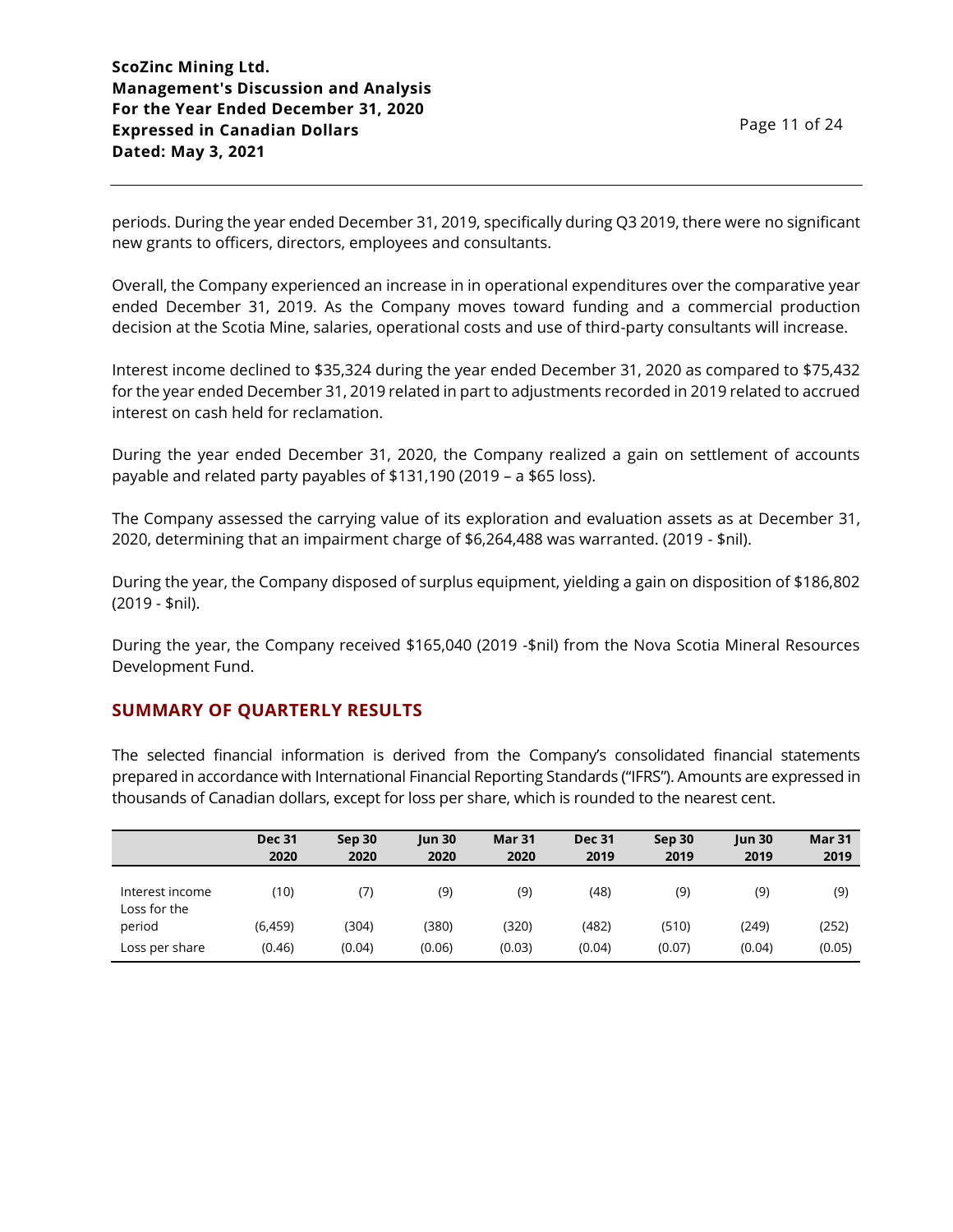## **RESULTS OF OPERATIONS**

### **Results of Operations for the Three Months Ended December 31, 2020 vs. Three Months ended December 31, 2019**

The Company reported a net loss of \$6,457,356 for the three months ended December 31, 2020 compared to a loss of \$482,262 incurred during the comparative three months ended December 31, 2019.

Consulting expenses increased to \$81,250 for the three months ended December 31, 2020 from \$34,033 for the comparative three months ended December 31, 2019 as the Company incurred charges by third party consultants for the preparation of the Scotia Mine's Pre-Feasibility Study.

Legal and accounting fees declined to \$33,698 for the three months ended December 31, 2020 from \$87,226, for the three months ended December 31, 2019, driven by a reduced utilization of general corporate counsel, adjustments to professional fee accruals, and a re-alignment of certain administrative functions to less costly service providers.

Salaries and benefits increased to \$221,375 during the three months ended December 31, 2020 from \$189,286 in the comparative three months ended December 31, 2019 As the Company's CEO was moved from consultant to a salaried designation.

Office and general declined to \$103,967 for the three months ended December 31, 2020 from \$118,059 for the three months ended December 31, 2019, driven by the decline in general and consumable expenditures marked upon completion of the pre-feasibility study, and including a reduction in insurance premiums.

Share-based payments expense increased to \$45,753 during the three months ended December 31, 2020 from \$2,807 expensed during the three months ended December 31, 2019, reflective of the graded recognition of the value of stock options and RSU's granted to new and existing officers and directors during current and prior periods.

Interest income declined marginally to \$10,132 in the current period to \$48,384 during the comparative period, driven by a comparative period interest adjustment on the Company's remediation and water bonds.

The Company assessed the carrying value of its exploration and evaluation assets as at December 31, 2020, determining that an impairment charge of \$6,264,488 was warranted. (2019 – \$nil).

During the period, the Company recognized a \$186,802 gain on disposition of certain equipment. The comparative period ended December 31, 2019 saw no dispositions.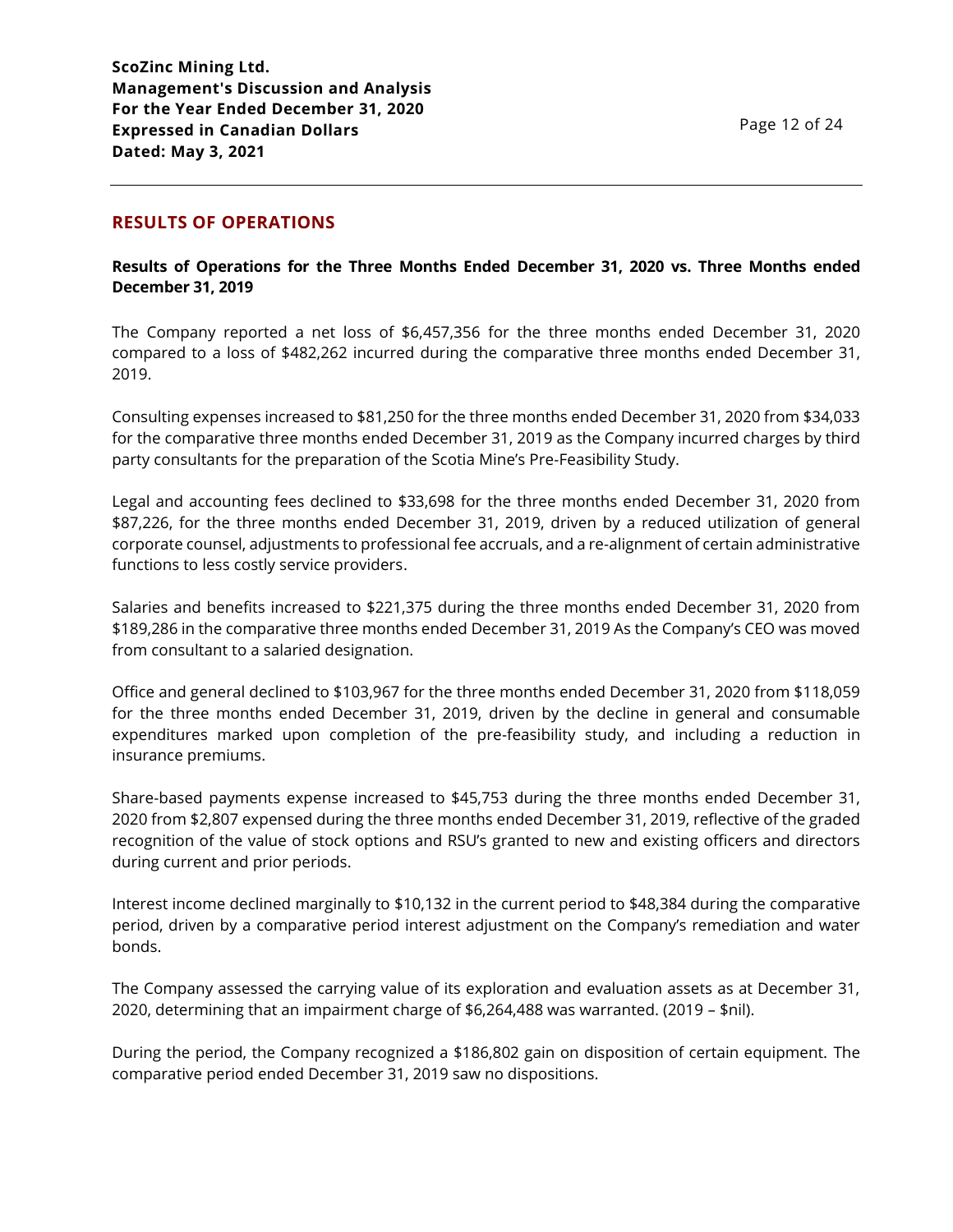# **LIQUIDITY AND CAPITAL RESOURCES**

The Company's significant assets consist of cash, property, plant and equipment, and exploration and evaluation assets associated with ScoZinc's projects.

As at December 31, 2020 the Company reported a working capital deficiency of \$47,994 (December 31, 2019 – working capital of \$198,556). Working capital is defined as current assets minus current liabilities. Working capital calculations or changes are not measures of financial performance, nor do they have standardized meanings, under IFRS. Readers are cautioned that this calculation may differ among companies and analysts and therefore may not be directly comparable. Management believes that disclosure of the Company's working capital is of value to assess the available capital resources of the Company at a reporting period end.

The Company will require additional liquidity to execute its business plan. Additional liquidity will be required and is currently under negotiation. The timing and ability of the Company to meet future needs will depend on the liquidity of the financial markets as well as the acceptance of investors to finance resource-based junior companies. The ability of the Company to carry out its planned business objectives is dependent on its ability to raise adequate financing from lenders, shareholders and other investors and/or generate operating profitability and positive cash flow. There can be no assurances that the Company will continue to obtain the additional financial resources necessary and/or achieve profitability or positive cash flows. If the Company is unable to obtain adequate financing, the Company will be required to curtail operations, and development activities and there would be significant uncertainty whether the Company would continue as a going concern and realize its assets and settle its liabilities and commitments in the normal course of business.

These factors indicate the existence of material uncertainties that may cast significant doubt on the ability of the Company to continue as a going concern, as disclosed in Note 1 of the Company's consolidated financial statements.

On 29th May 2020, the Company closed a third and final tranche of a non-brokered private placement of units of the Company ("Units"), with previous tranches having been closed on 22<sup>nd</sup> April 2020 and 22<sup>nd</sup> May 2020. The aggregate gross proceeds of the private placement were \$1,150,000 based on the issuance of 3,833,333 Units at a price of \$0.30 per Unit. Each Unit consists of one common share of the Company and a common share purchase warrant (a "Warrant"). Each full Warrant is exercisable into a common share at a price of \$0.50 per common share for a period of twenty-four months from the date of issue.

In connection with the private placement the Company paid cash finder's fees of \$18,759 and issued 62,531 compensation warrants as share issue costs, with each compensation warrant having the same terms as the Warrants issued as part of a Unit.

Directors, officers and other insiders of the Company subscribed 1,256,620 Units, for gross proceeds of \$376,986.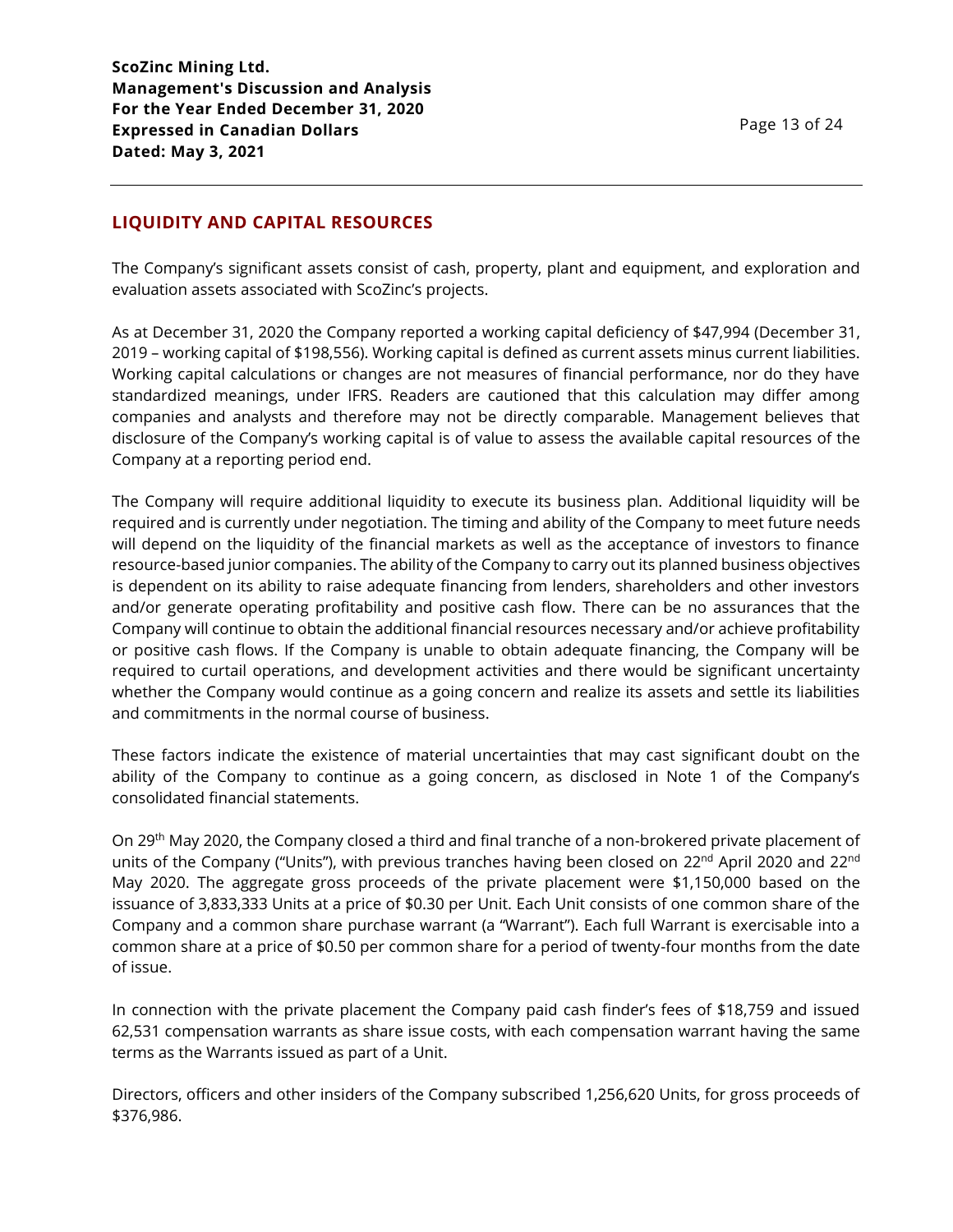In May 2020, the Company benefitted from a \$40,000 Government of Canada Covid-19 "Canada Emergency Business Account" loan, administered by the Royal Bank of Canada. The proceeds of the loan are interest free until 31<sup>st</sup> December 2022 with a 25% balance forgiveness if repaid by that date.

From time to time, the Company sells surplus or scrap equipment. During the year ended December 31, 2020, the Company realized \$186,802 in net proceeds of equipment sales.

As of the date of this document, the Company's financial instruments consist of cash, amounts receivable, cash held for reclamation, accounts payable and accrued liabilities, a loan payable and amounts due to related parties.

# **RISK FACTORS**

The operations of the Company may require licenses and permits from various local, provincial, and federal governmental authorities. There can be no assurance that the Company will be able to obtain all necessary licenses and permits that may be required to carry out mineral exploration, development, or mining operations at its project.

Even if the Company's exploration and development programs are successful, factors beyond the control of the Company may affect the marketability of any minerals discovered. The prices of mineral have historically fluctuated widely and are affected by numerous factors beyond the Company's control, including international, economic and political trends, geopolitical conflicts, expectations for inflation, currency exchange fluctuations, interest rates, global or regional consumption patterns, speculative activities, and worldwide production levels. The effect of these factors cannot accurately be predicted.

### **Risk Management Framework**

The Board of Directors has overall responsibility for the establishment and oversight of the Company's risk management framework and while retaining ultimate responsibility for them, it has delegated the authority for designing policies and systems that ensure the effective execution of the objectives and policies to the Company's finance function.

### (a) Market Risk

Market risk is the risk that changes in market prices will affect the fair value of future cash flows of a financial instrument. Market prices are comprised of three types of risk for the Company: currency risk, interest rate risk, and commodity price risk.

### Currency Risk

Currency risk is the risk that fluctuation in exchange rates between the Canadian dollar or other foreign currencies will affect the Company's financial results. The Company's operations and financing activities are conducted primarily in Canadian dollars and as a result, it is not currently exposed to significant foreign currency risk. However, the Company may be exposed to currency risk in the future as the prices for the metals produced by the Company's Scotia Mine, which is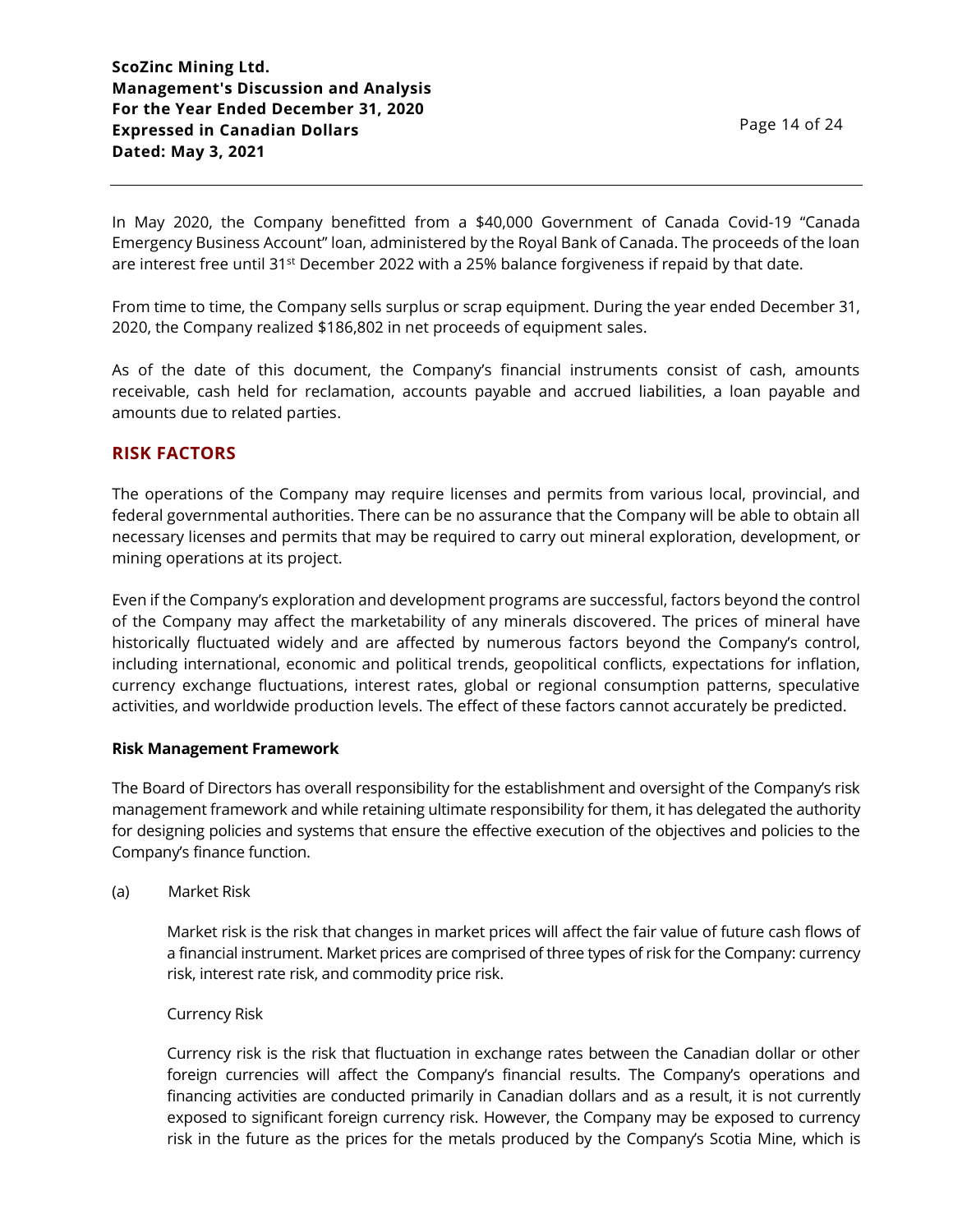currently in care-and-maintenance, are sold throughout the world based principally upon the United States dollar price. The appreciation of the Canadian dollar against the United States dollar may reduce the Company's future revenues relative to the costs at the Company's operations, making such operations less profitable. As a result, currency fluctuations may affect its future operations, operating results, and cash flows when the Scotia Mine is restarted.

#### Interest Rate Risk

Interest rate risk is the risk that the fair value of future cash flows of a financial instrument will fluctuate because of changes in the market interest rates. The Company is exposed to interest risk arising primarily from its cash held mainly in short-term interest-bearing accounts with Canadian chartered banks. The impact of a change in interest rates is not significant.

#### Commodity Price Risk

The success of the Company's Scotia Mine and its other prospects will be primarily dependent on the future price of zinc and lead. Metal prices have historically been subject to significant price fluctuation. No assurance may be given that metal prices will remain stable and significant reductions or volatility in metal prices may have an adverse effect on the Company's business, including the economic attractiveness of the Company's projects, the Company's ability to obtain financing and the amount of the Company's revenue or profit or loss. Significant price fluctuations over short periods of time may be generated by numerous factors beyond the control of the Company, including domestic and international economic and political trends, expectations of inflation, currency exchange fluctuations, interest rates, global or regional consumption patterns, speculative activities, and increases or decreases in production due to improved mining and production methods. The Company does not currently have an operating mine and does not have any derivative commodity contracts or other commodity based risks in respect of operations.

### (b) Credit Risk

Credit risk is the risk of an unexpected loss if a third party to a financial instrument fails to meet its contractual obligations. To minimize credit risk, cash is deposited in a Canadian chartered bank and may be redeemed on demand and cash held for reclamation is held by government authorities where credit risk is minimal. Amounts receivable primarily consists of GST/HST refunds amounting to \$27,066 from the Canadian government. The Company monitors the collectability of its amounts receivable and has not had difficulty collecting amounts receivable. Consequently, management considers credit risk to be minimal.

### (c) Liquidity Risk

Liquidity risk is the risk that the Company will encounter difficulty in meeting the obligations associated with its financial liabilities that are settled by delivering cash or another financial asset. The Company's approach to managing liquidity is to ensure, as far as possible, that it will always have sufficient liquidity to meet its liabilities when due, under both normal and stressed conditions, without incurring unacceptable losses. The Company reviews its expenditure budgets against actual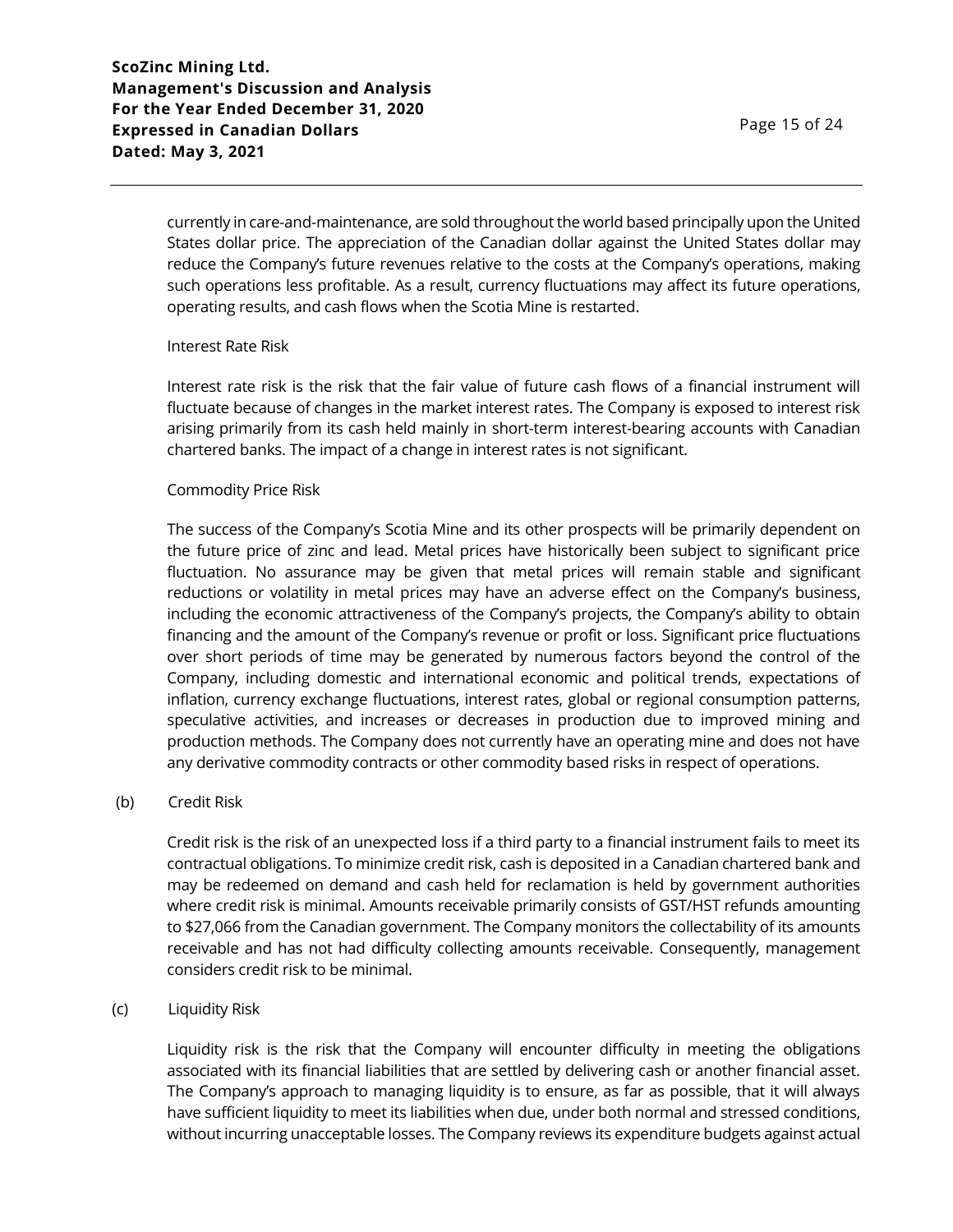expenditures routinely to ensure there is sufficient working capital to discharge all financial obligations.

## **OFF BALANCE SHEET ARRANGEMENTS**

The Company has no off-balance sheet arrangements as of the date of this document.

# **CONTINGENCY**

Due to the worldwide COVID-19 outbreak, material uncertainties may come into existence that could influence management's going concern assumption. Management cannot accurately predict the future impact COVID-19 may have on:

- Global metal prices;
- The severity and the length of potential measures taken by governments to manage the spread of the virus and their effect on labour availability and supply lines;
- Availability of essential supplies;
- Purchasing power of the Canadian dollar; and
- Ability to obtain funding.

At the date of the approval of these consolidated financial statements, the Canadian government has not introduced measures which impede the activities of the Company. Management believes the business will continue and accordingly, the current situation bears no impact on management's going concern assumption. However, it is not possible to reliably estimate the length and severity of these developments and the impact on the financial results and condition of the Company in future periods.

The outbreak of the novel strain of coronavirus, specifically identified as "COVID-19", has resulted in governments worldwide enacting emergency measures to combat the spread of the virus. These measures, which include the implementation of travel bans, self-imposed quarantine periods and social distancing, have caused material disruption to businesses globally resulting in an economic slowdown. Global equity markets have experienced significant volatility and weakness, with some of them rebounding in a material way since the lows of March 2020. Governments and central banks have reacted with significant monetary and fiscal interventions designed to stabilize economic conditions. The duration and impact of the COVID-19 outbreak is unknown at this time, as is the efficacy of the government and central bank interventions. It is not possible to reliably estimate the length and severity of these developments and the impact on the financial results and condition of the Company and its operating subsidiaries in future periods, however the impact of the pandemic could impact the Company's ability to obtain financing to fund our planned activities. To date, the outbreak has had no significant impact on operations.

# **DECOMMISSIONING LIABILITY**

The Company is required to make reclamation deposits in respect of its expected rehabilitation obligations as set out below.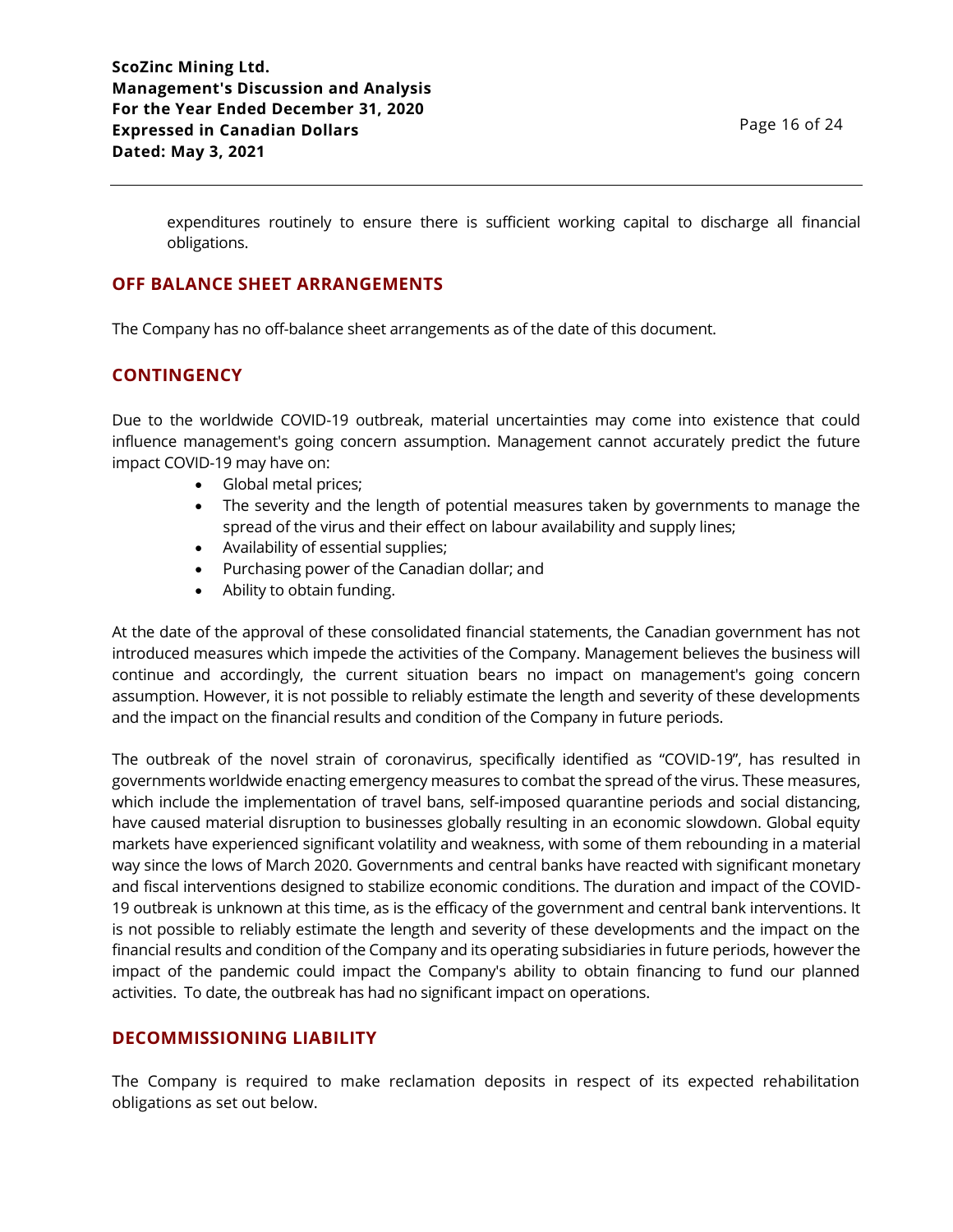The Company has agreed with the Province of Nova Scotia (Department of Natural Resources) to remediate the Scotia Mine facility to an agreed status at the end of the mining operations at the site; as a result the Company is required to make reclamation deposits in respect of this obligation. As at December 31, 2020, a \$2,907,053 (2019 – \$2,874,286) cash bond, including accrued interest, is posted with the Province of Nova Scotia.

In addition, the Company has a reclamation bond with the Nova Scotia Department of Environment for \$191,432 (2019 – \$189,330), including accrued interest, which is required to address the potential replacement of domestic water supplies that could potentially be downgraded by mining operations. Nova Scotia Business Inc. holds a reclamation bond in the amount of \$100,000 (2019 - \$100,000) in relation to the land, which the Company previously leased from the organization in Sheet Harbour. The Company expects to recover the funds from the \$100,000 bond in fiscal 2021.

# **SHARE CAPITAL**

As at the date of this MD&A, the Company had the following securities issued and outstanding:

| Common Shares        | 14,418,127 |                                                  |
|----------------------|------------|--------------------------------------------------|
| <b>Stock Options</b> | 827,000    | Exercisable at a price between \$0.45 and \$1.11 |
| Warrants             | 6.812.531  | Exercisable at a price between \$0.50 and \$0.55 |

In addition to the above, 195,656 restricted share units, vesting on between 20<sup>th</sup> August 2021 and 5<sup>th</sup> November 2021 and are outstanding as of the date of this document.

# **DISCLOSURE CONTROLS AND PROCEDURES**

Management has established processes, which are in place to provide them sufficient knowledge to support management representations that they have exercised reasonable diligence that:

- (i) the consolidated financial statements do not contain any untrue statement of material fact or omit to state a material fact required to be stated or that is necessary to make a statement not misleading in light of the circumstances under which it is made, as of the date of and for the periods presented by the consolidated financial statements; and
- (ii) the consolidated financial statements fairly present in all material respects the financial condition, results of operations and cash flows of the Company, as of the date of and for the periods presented by the consolidated financial statements.

In contrast to the certificate required under National Instrument 52-109 Certification of Disclosure in Issuers' Annual and Interim Filings ("NI 52-109"), the Company utilizes the Venture Issuer Basic Certificate which does not include representations relating to the establishment and maintenance of disclosure controls and procedures ("DC&P") and internal controls over financial reporting ("ICFR"), as defined in NI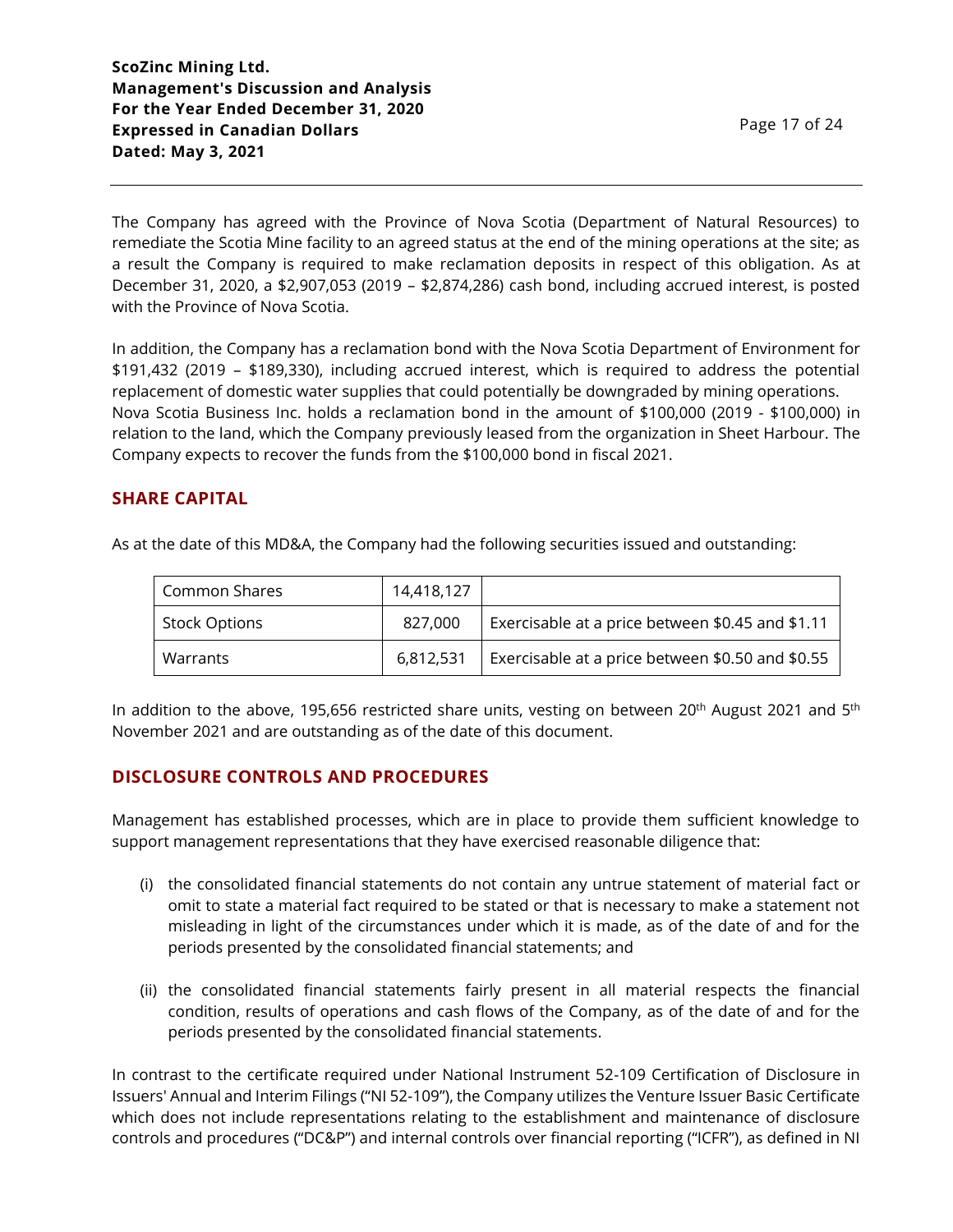52-109. In particular, the certifying officers filing the Certificate are not making any representations relating to the establishment and maintenance of:

- (i) controls and other procedures designed to provide reasonable assurance that information required to be disclosed by the issuer in its annual filings, interim filings or other reports filed or submitted under securities legislation is recorded, processed, summarized and reported within the time periods specified in securities legislation; and
- (ii) a process to provide reasonable assurance regarding the reliability of financial reporting and the preparation of financial statements for external purposes in accordance with the issuer's GAAP. The Company's certifying officers are responsible for ensuring that processes are in place to provide them with sufficient knowledge to support the representations they are making in this certificate.

Investors should be aware that inherent limitations on the ability of certifying officers of a venture issuer to design and implement on a cost effective basis DC&P and ICFR as defined in NI 52-109 may result in additional risks to the quality, reliability, transparency and timeliness of interim and annual filings and other reports provided under securities legislation.

# **MANAGEMENT'S RESPONSIBILITY FOR FINANCIAL INFORMATION**

The Company's consolidated financial statements are the responsibility of the Company's management and have been approved by the Board of Directors. The consolidated financial statements were prepared by the Company's management in accordance with International Financial Reporting Standards. The consolidated financial statements include certain amounts based on the use of estimates and assumptions. Management has established these amounts in a reasonable manner, in order to ensure that the consolidated financial statements are presented fairly in all material respects.

# **CURRENT GLOBAL FINANCIAL CONDITIONS AND TRENDS**

Securities of mining and mineral exploration companies, including the common shares of the Company, have experienced substantial volatility in the past, often based on factors unrelated to the financial performance or prospects of the companies involved. These factors include macroeconomic developments in Canada and globally, and market perceptions of the attractiveness of particular industries. The price of the securities of the Company is also significantly affected by short-term changes in commodity prices, base metal prices or other mineral prices, currency exchange fluctuation and the political environment in the countries in which the Company does business. As of December 31, 2020, the global economy continues to be in a period of significant volatility, in large part due to Asian, European, and American economic concerns and the Global pandemic that have impacted global economic growth, although the zinc market continues to be volatile, the favourable movement in the Canadian dollar relative to the US dollar has served to mitigate the volatility for domestic projects.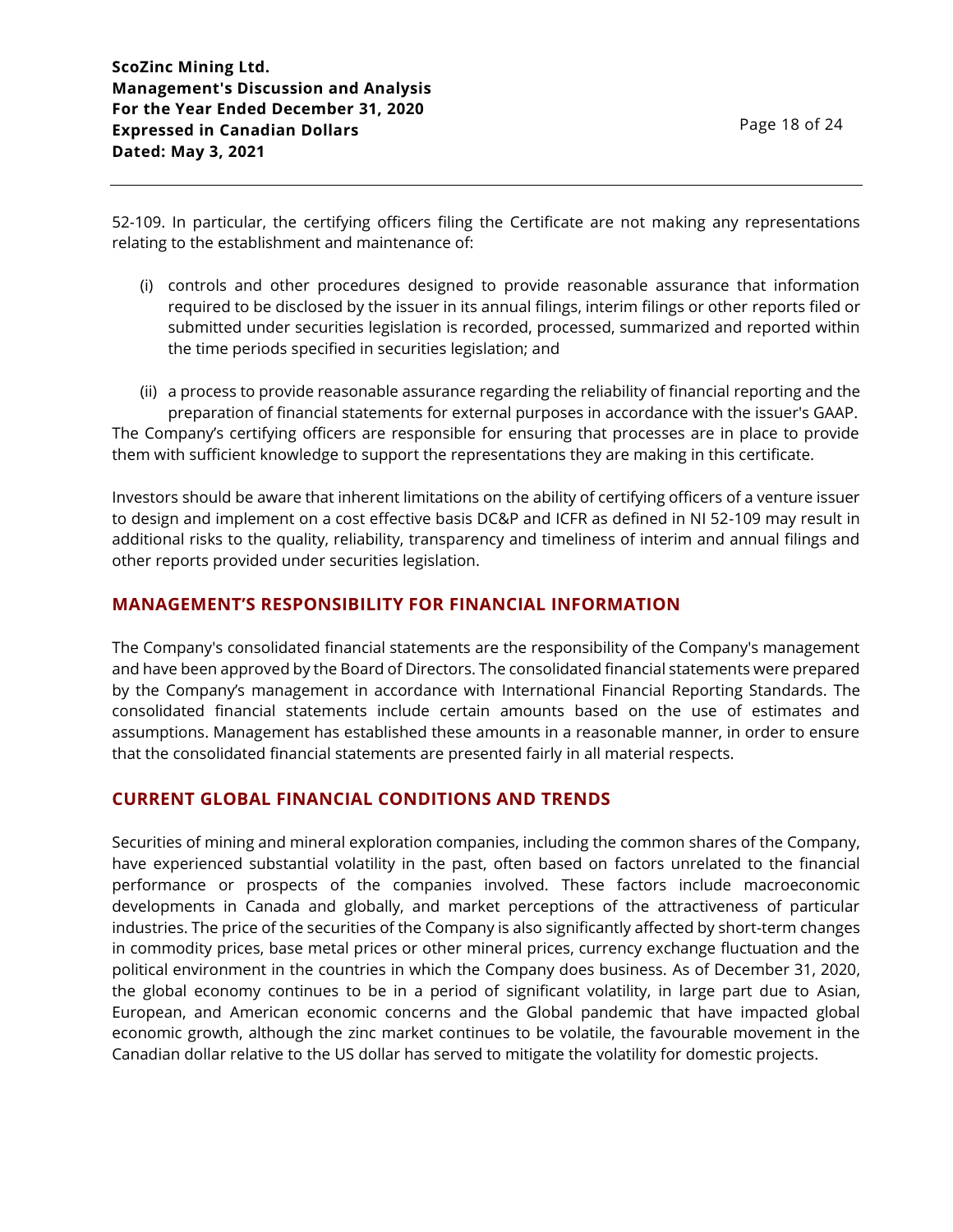### **POTENTIAL DILUTION**

The issue of common shares of the Company upon the exercise of stock options and/or the warrants will dilute the ownership interest of the Company's current shareholders. The Company may also issue additional options and warrants or additional common shares from time to time in the future. If it does so, the ownership interest of the Company's then current shareholders could also be diluted.

### **DEPENDENCE ON KEY PERSONNEL**

The Company's business and operations are dependent on retaining the services of a small number of key personnel. The success of the Company is, and will continue to be, to a significant extent, dependent on the expertise and experience of these people. The loss of one or more of these key people could have a materially adverse effect on the Company. The Company does not maintain insurance on any of its key people.

### **TRANSACTIONS WITH RELATED PARTIES**

All transactions with related parties have occurred in the normal course of operations and are measured at the exchange amount, which is the amount of consideration established and agreed to by the related parties. Except as noted, amounts with related parties are non-interest bearing, unsecured, payable on demand and have arisen from the provision of services and expense reimbursements described.

#### **Key Management Personnel Compensation**

Management and key personnel compensation is as follows:

| <b>Current Board of Directors, Officers</b> | 2020          | 2019          |
|---------------------------------------------|---------------|---------------|
| and Key Management Personnel                |               |               |
| Victor Lazarovici - Director                | \$<br>nil     | \$<br>25,000  |
| Louis G. Montpellier - Former Director      | nil           | 18,270        |
| Christopher Hopkins - Director              | 20,000        | 25,000        |
| Michael Surratt - Director                  | nil           | 25,000        |
| Mark Haywood - Director                     | 10,000        | nil           |
| Mark Billings - Director                    | nil           | 4,620         |
| Ashwath Mehra - Director                    | 20,000        | 6,929         |
| Joe Ringwald - Former CEO                   | nil           | 56,363        |
| Simion Candrea - VP, Investor               |               |               |
| Relations                                   | 118,750       | nil           |
| Mark Haywood - Current CEO                  | 215,053       | 73,908        |
| Robert Suttie - Chief Financial Officer     | 30,000        | 30,000        |
| Share-based Compensation                    | 72,199        | 121,955       |
| <b>Totals</b>                               | \$<br>486,002 | 387,045<br>\$ |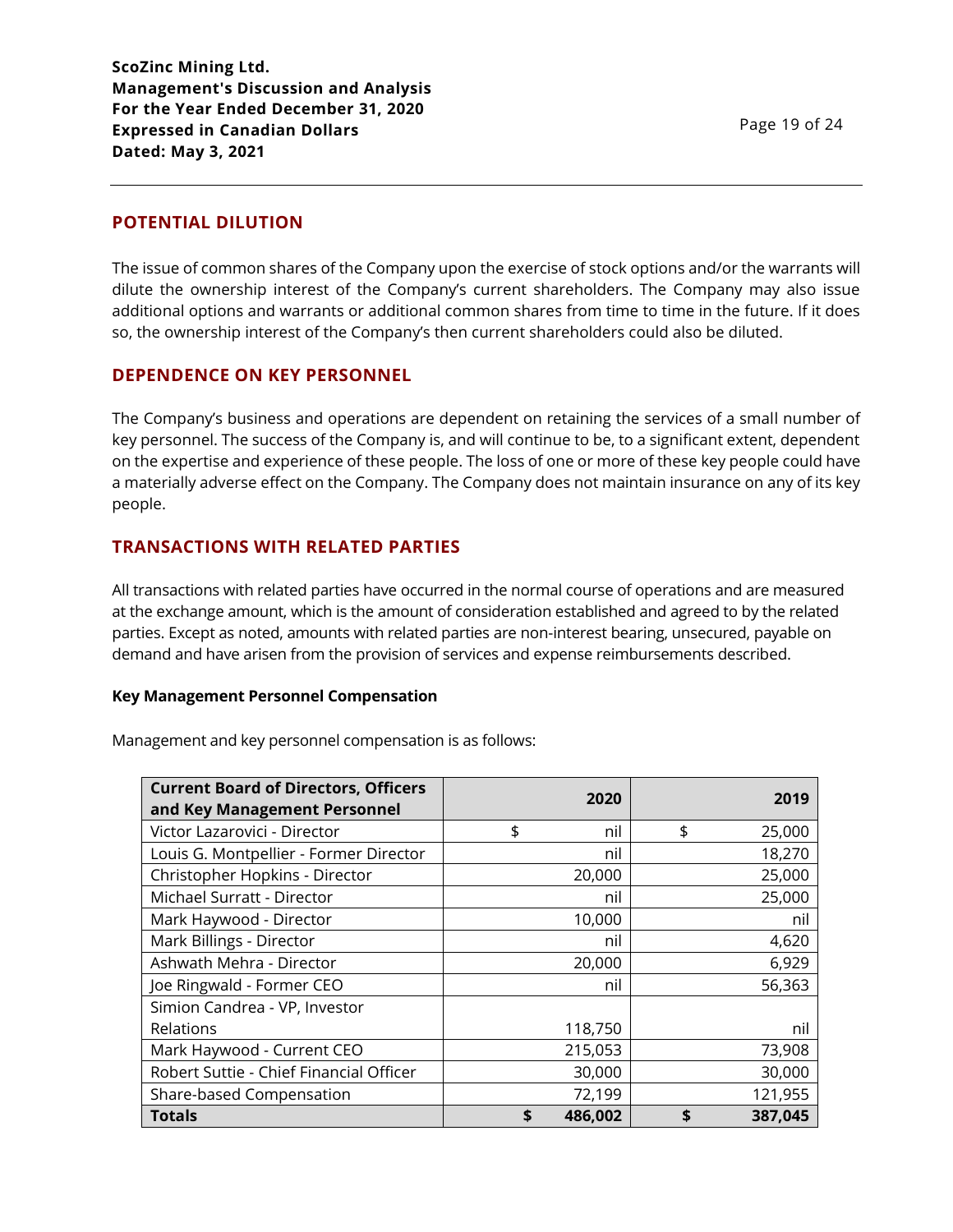Transactions with key management personnel comprise compensation of key management personnel as follows:

During the year ended December 31, 2020, the Company expensed \$44,803, (2019 - \$90,421) to Marrelli Support Services Inc. ("Marrelli Support") and DSA Corporate Services Inc. (the "DSA"), together known as the "Marrelli Group" for:

- (i) Robert D.B. Suttie, President of Marrelli Support, to act as Chief Financial Officer ("CFO") of the Company;
- (ii) Bookkeeping and office support services;
- (iii) Regulatory filing services; and
- (iv) Corporate secretarial services.

Marrelli Support is also reimbursed for out of pocket expenses.

As at December 31, 2020, amounts due to related parties totaled \$92,452 (2019 - \$52,768) pertaining to amounts payable for key management remuneration, director's fees, support services from the Marrelli Group, and reimbursement of expenses paid on behalf of the Company.

A director of the Company participated in the August 20, 2019 non-brokered private placement, acquiring 1,250,000 Units for \$500,000.

The Company's current Chief Executive Officer participated in the September 20, 2019 non-brokered private placement, acquiring 375,000 Units for \$150,000.

The above noted transactions are in the normal course of business and are measured at the exchange amount, as agreed to by the parties, and approved by the Board of Directors in strict adherence to conflict of interest laws and regulations.

# **PROPOSED TRANSACTIONS**

There is no imminent decision by the Board of Directors of the Company with respect to any transaction beyond what is contemplated in this document.

# **EVENTS OCCURING AFTER THE REPORTING DATE**

There are no reportable events occurring after the reporting date which have not been reflected in this document.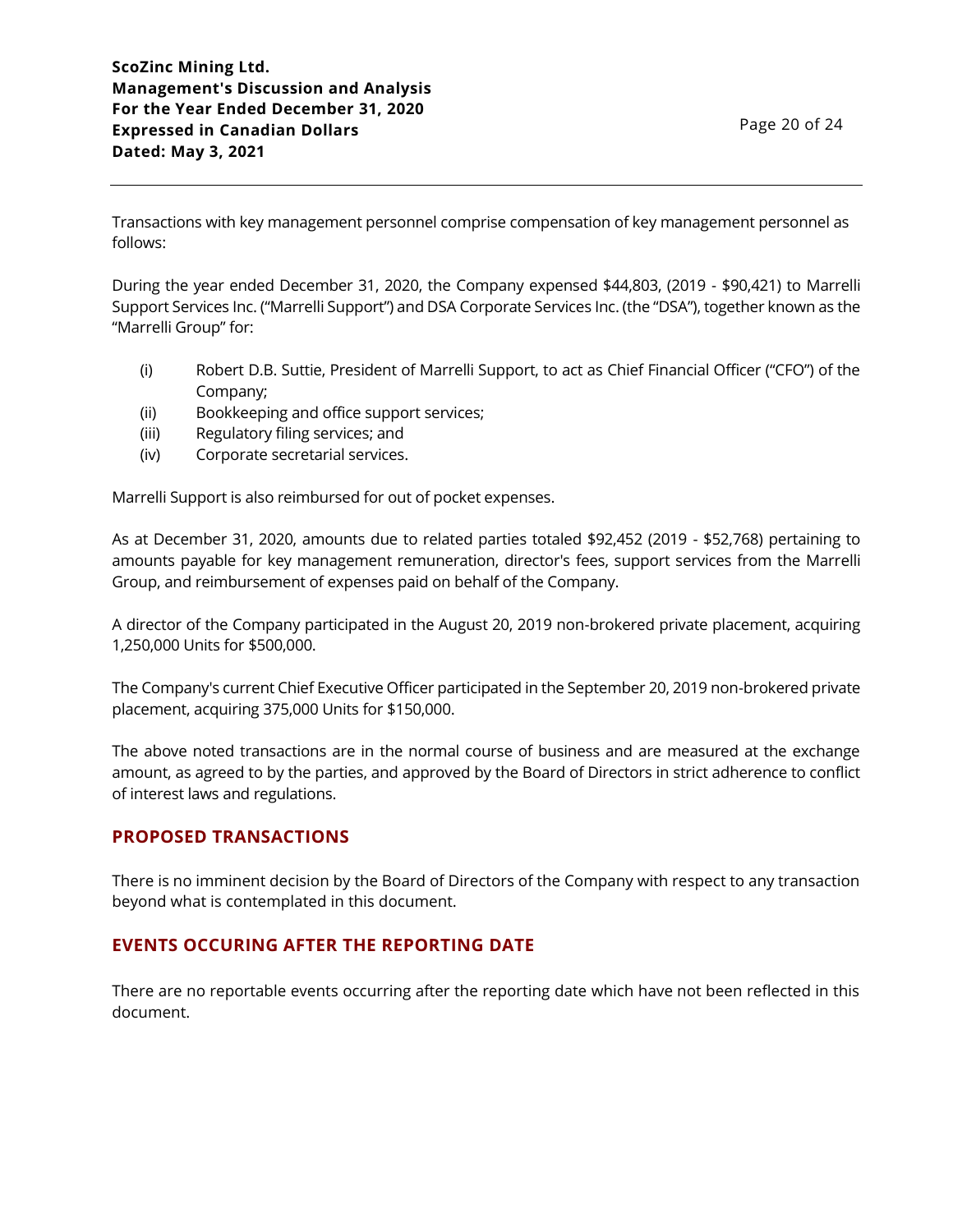# **CRITICAL ACCOUNTING POLICIES AND ESTIMATES**

Financial statements in conformity with IFRS require management to make estimates and assumptions that affect the reported amounts of assets and liabilities and disclosures of contingent assets and liabilities at the date of the financial statements, and the reported amounts of expenses during the reporting period. Actual results may differ from those estimates. A full description of the Company's significant accounting policies may be found in Note 3 of the Company's December 31, 2020 audited consolidated financial statements. A summary of the Company's critical accounting estimates is set out below.

### *Exploration and Evaluation Assets and Property, Plant and Equipment*

The Company reviews capitalized costs on its property interests on a periodic, or annual, basis and will determine whether any persuasive evidence exists that indicates impairment. In assessing impairment of exploration and evaluation properties, and associated property, plant and equipment, management makes certain assumptions about whether the capitalized costs are unlikely to be recovered in full from successful development or by sale.

#### *Decommissioning Liability*

The Company conducts its operations in compliance with applicable laws and regulations governing protection of the environment. Reclamation and remediation obligations arise throughout the life of the Scotia Mine. The Company estimates future reclamation costs based on the level of current activity and estimates of costs required to fulfill its future obligations.

#### *Share-based payments and Warrant Values*

The Company utilizes the Black-Scholes Option Pricing Model ("Black-Scholes") to estimate the fair value of stock options granted to directors, officers and employees and to estimate the fair value of warrants issued in connection with private placements. The use of Black-Scholes requires management to make various estimates and assumptions that impact the value assigned to the stock options including the forecast future volatility of the stock price, the risk-free interest rate, dividend yield and the expected life of the stock options. Any changes in these assumptions could have a material impact on the share-based payment calculation value.

# **ACCOUNTING PRONOUNCEMENTS ADOPTED DURING THE PERIOD**

### IAS 1, Presentation of Financial Statements ("IAS 1")

Amendments to IAS 1, issued in October 2018, provide clarification on the definition of material and how it should be applied. The amendments also align the definition of material across IFRS and other publications.

This standard was adopted on 1<sup>st</sup> January 2020, with no impact on the Company's consolidated financial statements.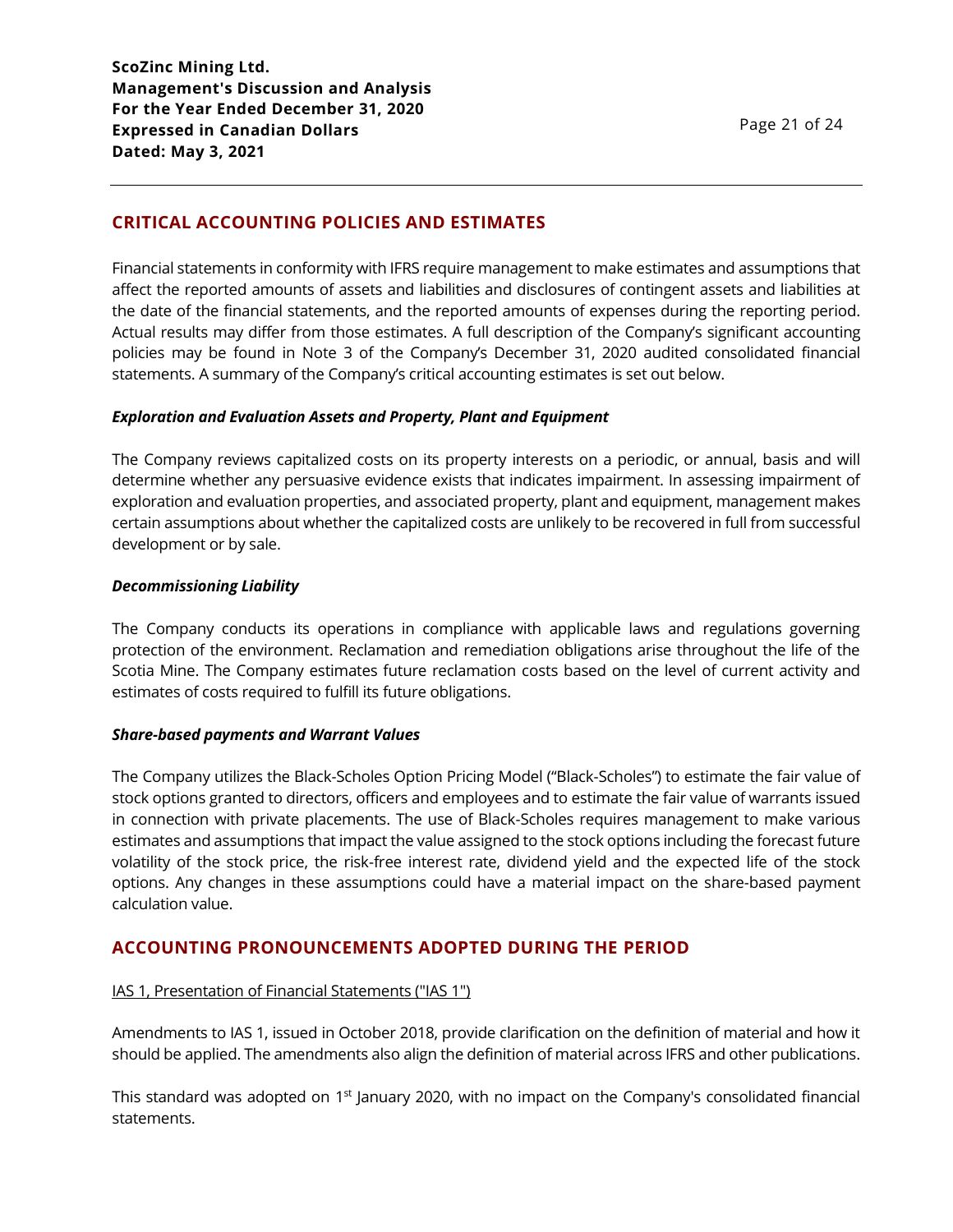#### IAS 8, Accounting Policies, Changes in Accounting Estimates and Errors ("IAS 8")

Amendments to IAS 8, issued in October 2018, provide clarification on the definition of material and how it should be applied. The amendments also align the definition of material across IFRS and other publications.

This standard was adopted on 1<sup>st</sup> January 2020, with no impact on the Company's consolidated financial statements.

# **FINANCIAL AND OTHER INSTRUMENTS**

The carrying values of cash, amounts receivable, cash held for reclamation, accounts payable and accrued liabilities, and amounts due to related parties approximate their fair value due to the short-term nature of these instruments, or in the case of reclamation deposits, the rate of interest being applied on the funds deposited.

Other than those described above, the Company does not own, hold or have any material interest in, or liability associated with, any other financial instrument. For a full description of the Company's financial instruments, and policies utilized therein, please refer to Note 18 of the Company's December 31, 2020 audited consolidated financial statements.

# **DISCLOSURE FOR VENTURE ISSUERS WITHOUT SIGNIFICANT REVENUE**

Office and General expenses for the year ended December 31, 2020 and 2019 are comprised of the following:

|                                     | 2020    | 2019    |
|-------------------------------------|---------|---------|
|                                     | (5)     | (\$)    |
| <b>Bank Charges</b>                 | 5,431   | 4,388   |
| Computer and Information Technology | 2,173   | 15,422  |
| Insurance                           | 51,891  | 110,760 |
| Travel                              | 4,441   | 21,984  |
| Property Tax                        | 42,252  | 42,632  |
| Repair and maintenance              | 83,404  |         |
| <b>Utilities</b>                    | 18,222  | 32,056  |
| General                             | 22,174  | 47,248  |
|                                     | 229,988 | 274,490 |

# **ADDITIONAL INFORMATION**

Additional information relating to the Company is available on SEDAR [\(www.sedar.com\)](http://www.sedar.com/) and on the Company's website at [www.ScoZinc.com.](http://www.scozinc.com/)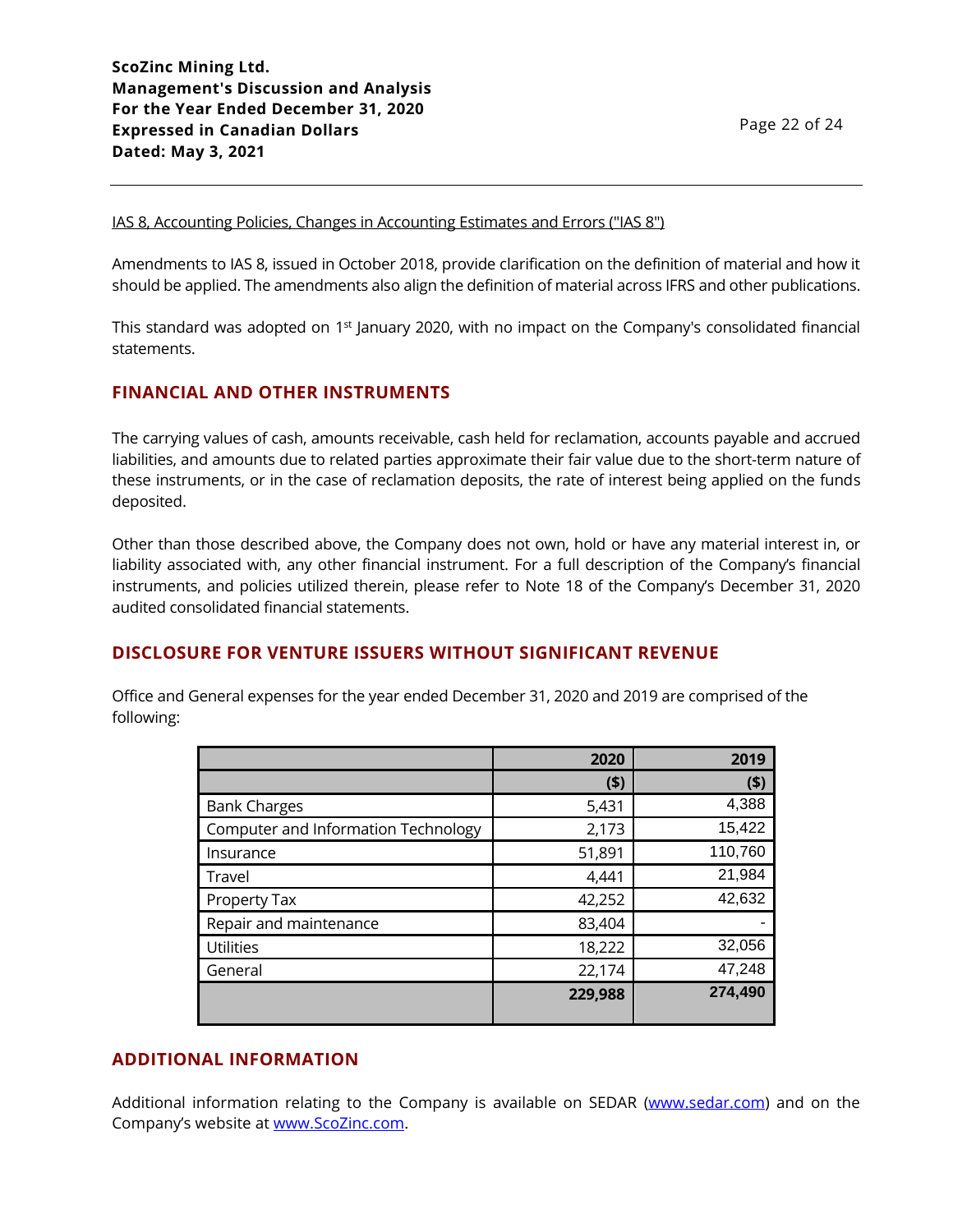### **FORWARD LOOKING STATEMENTS**

*This MD&A contains forward-looking statements within the meaning of Canadian securities legislation. Forwardlooking statements include, but are not limited to, statements with respect to the closing of the Transaction, the future price of metals, the estimation of Mineral Reserves and Resources, the realization of Mineral Reserve and Resource estimates, the timing and amount of estimated future production, costs of production and capital expenditures, costs and timing of the development of deposits, success of exploration activities, permitting time lines, currency fluctuations, requirements for additional capital, government regulation of mining operations, environmental risks, reclamation expenses, the possibility of title disputes or claims, limitations on insurance coverage, and the timing and possible outcome of pending litigation. In certain cases, forward-looking statements can be identified by the use of words such as "plans," "expects" or "does not expect," "is expected," "budget," "scheduled," "estimates," "forecasts," "intends," "anticipates" or "does not anticipate," or "believes," or variations of such words and phrases or statements that certain actions, events or results "may," "could," "would," "might" or "will be taken," "occur" or "be achieved."*

*Forward-looking statements and other information contained in this MD&A concerning the mining industry and our general expectations concerning the mining industry are based on estimates prepared by us using data from publicly available industry sources as well as from market research and industry analysis and on assumptions based on data and knowledge of this industry which we believe to be reasonable. However, this data is inherently imprecise, although generally indicative of relative market positions, market shares and performance characteristics. While we are not aware of any misstatements regarding any industry data presented in this MD&A, the mining industry involves risks and uncertainties and is subject to change based on various factors. Forwardlooking information is based on the reasonable assumptions, estimates, analysis and opinions of management made in light of its experience and its perception of trends, current conditions and expected developments, as well as other factors that management believes to be relevant and reasonable in the circumstances at the date that such statements are made, but which may prove to be incorrect. We believe that the assumptions and expectations reflected in such forward-looking information are reasonable. Assumptions have been made regarding, among other things, our ability to carry on exploration and development activities, the timely receipt of required approvals, the price of zinc, lead and other metals, our ability to operate in a safe, efficient and effective manner and our ability to obtain financing as and when required and on reasonable terms. Readers are cautioned that the foregoing list is not exhaustive of all factors and assumptions that may have been used.*

*Forward-looking statements involve known and unknown risks, uncertainties and other factors which may cause our actual results, performance or achievements to be materially different from any future results, performance or achievements expressed or implied by the forward-looking statements. Such risks and other factors include, among others, risks related to operations; risks associated with current exploration and development activities; uncertainties associated with conclusions of economic evaluations; changes in project parameters as plans continue to be refined; assumptions related to the future prices of metals; possible variations in Mineral Reserves or Mineral Resources, the grade of contained metals or recovery rates; failure of plant, equipment or processes to operate as anticipated; accidents, labour disputes and other risks of the mining industry; delays in obtaining governmental approvals or financing or in the completion of development or construction activities; and risks related to joint venture operations. Although we have attempted to identify important factors that could affect us and may cause actual actions, events or results to differ materially from those described in forward-looking statements, there may be other factors that cause actions, events or results not to be as anticipated, estimated or*